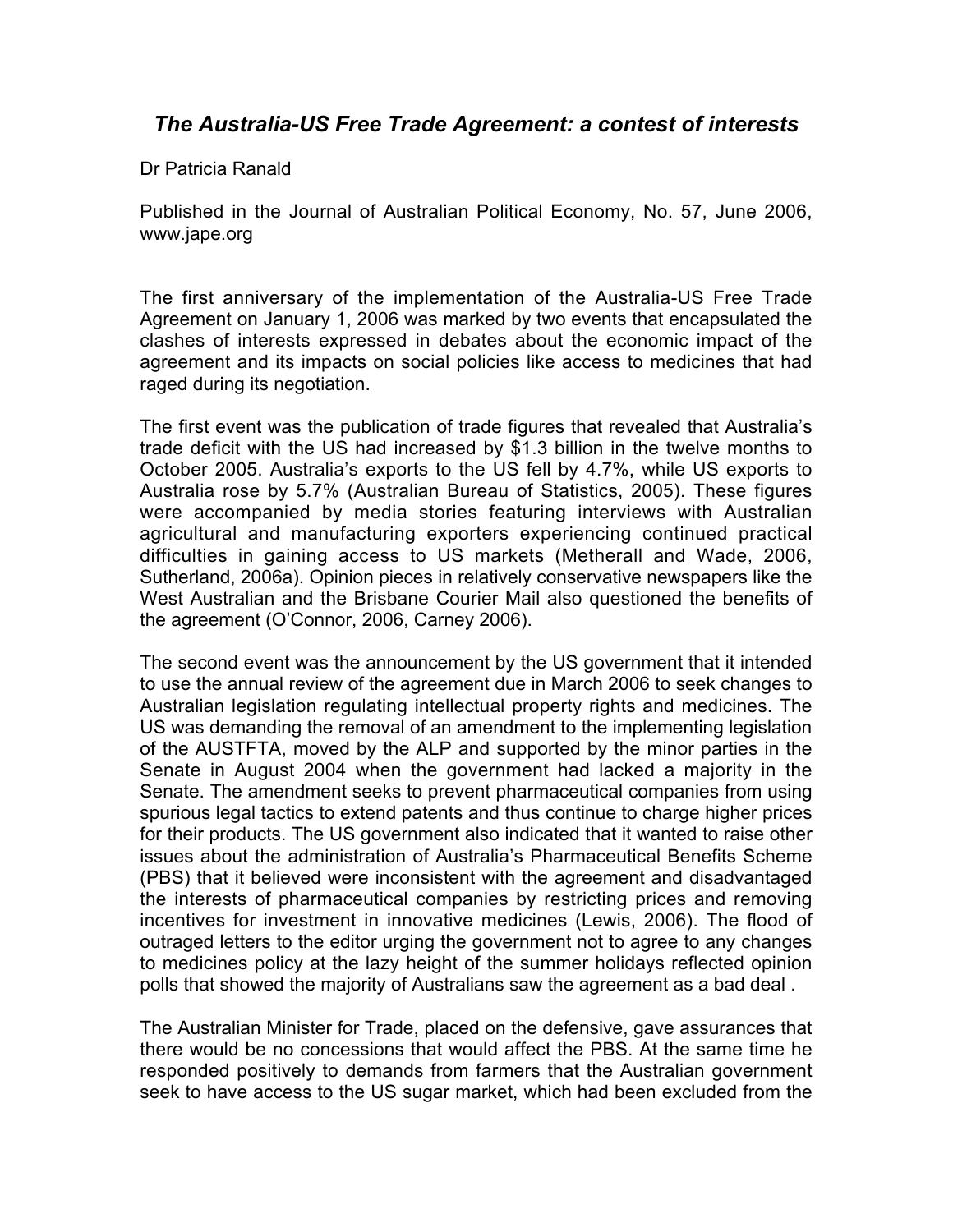agreement. Following the review on March 7, which took place behind closed doors, the US government ruled out any change in access to sugar markets, and the Australian Trade Minister denied that there would be any changes to the ALP amendment, although both said there could be continued discussion of these issues (Office of the US Trade Representative, 2006, Borak, 2006).

This article uses a critical theory approach from the classical political economy tradition to analyse the social forces that supported and opposed the AUSFTA, seeks to explore why the agreement was signed despite widespread public opposition in Australia, assesses the impact of oppositional campaigns on the content of the agreement in some key areas and analyses the environment and labour chapters. It concludes with an assessment of the future of the agreement, and its impact on the prospects of other proposed bilateral agreements.

## Critical theory, according to Cox

 stands apart from the prevailing order of the world and asks how that order came about. Critical theory . . . does not take institutions and power relations for granted but calls them into question by concerning itself with their origins and how and why they might be changing (Cox, 1981:129).

This approach enables analysis of the different interests of powerful economic groups, including transnational corporations and business organisations, on the one hand, and social groups that seek to defend the interests of the less powerful and vulnerable, on the other, in modern democracies. Democratic government institutions are influenced, but not simply determined by, dominant economic interests. Institutions also develop their own histories that in turn influence the development of ideas. State policies often reflect the outcomes of struggles between social forces and their interests (Cox, 1981:137).

The US Trade strategy and the Washington Consensus

Over the last two decades a suite of polices known neoliberalism or as the Washington Consensus has dominated economic theory, and been promoted vigorously by US governments and by the International Monetary Fund, the World Bank and the World Trade Organisation (WTO) (Stiglitz, 2005: 2). They include rapid removal of tariff and other trade barriers, lower taxes for business and high income earners, higher taxes for consumers through goods and services taxes, cuts in government spending, privatisation and user charges for essential services, less regulation of corporations and deregulation of labour markets through lower minimum wages and working conditions. The reduction or removal of measures like social welfare programs and labour regulation, intended to protect the interests of lower income groups, and the redistribution of income to investors, is justified by the need to provide incentives for investment in a globalised competitive market. It is argued that free markets will promote investment that will ultimately provide employment and rising living standards for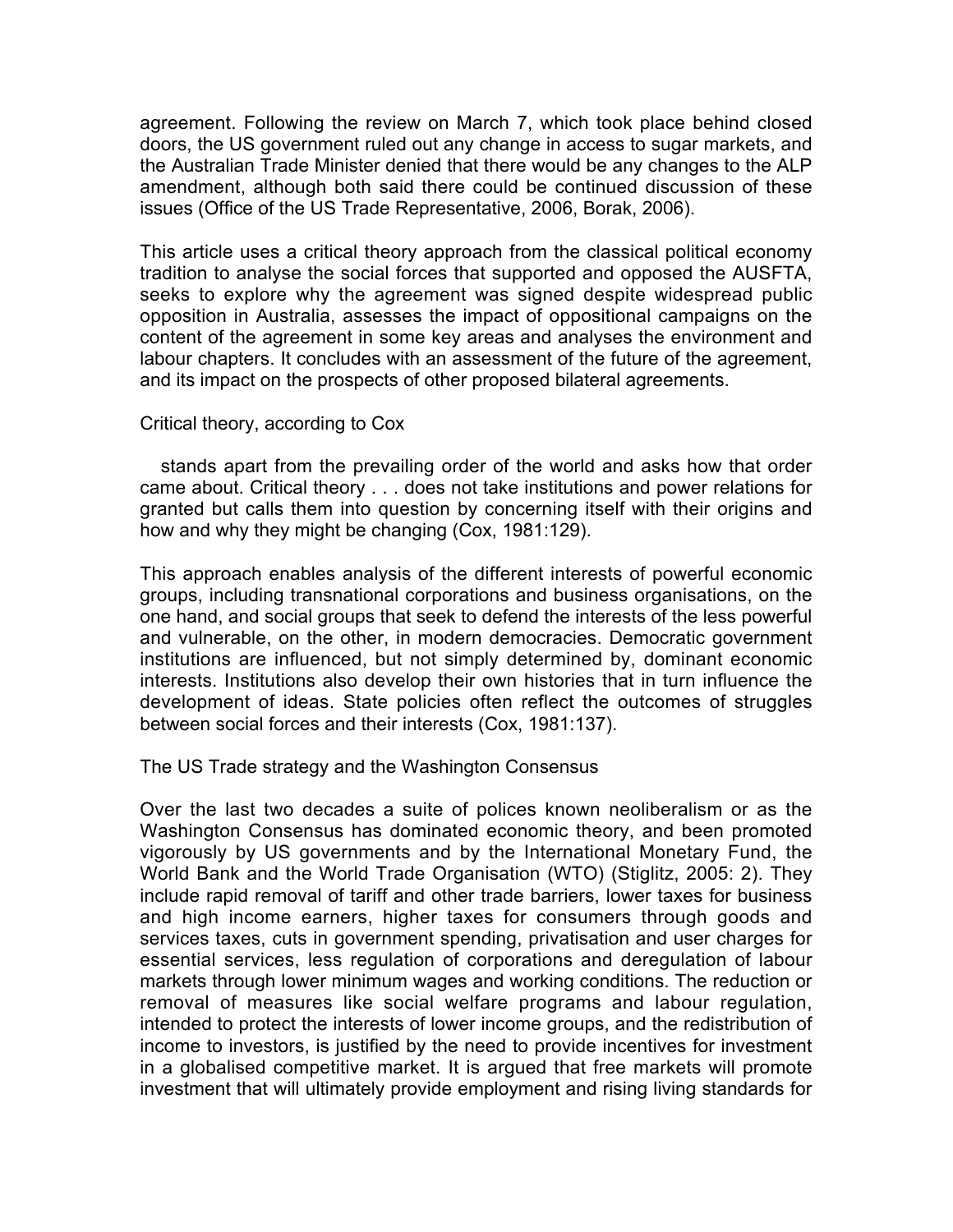all. However, empirical evidence of growing national and global inequality, and the failure of these policies to engender economic growth or reduce poverty in many developing countries, has led many to contest them. Some leading economists like Joseph Stiglitz, former chief economist at the World Bank, have become sceptical about the effectiveness of neoliberal policies. Some developing country governments, notably in the WTO, have also resisted these policies. WTO negotiations collapsed in Seattle in 1999 and in Cancun in 2003, and key decisions had to be postponed in Hong Kong in 2005 (Stiglitz, 2005: 22-3, 88-9).

Using a critical theory approach, it can be argued that these international institutions are promoting regulatory regimes that create a favourable and predictable environment for the interests of capital investment, but are often contrary to the interests of low-income and other vulnerable groups. The process of decision-making through international institutions and agreements has also created resistance. International trade agreements are negotiated behind closed doors to create predictable global investment regimes that are protected from public scrutiny and democratic pressures. But this secrecy itself can create resistance in modern democracies where the public expectation of transparency and government accountability has become part of the legitimation process for the exercise of political power (Cox, 1994)

US corporate Interests and Bilateral Trade Agreements

Successive US governments have pursued the neoliberal trade agenda through multilateral negotiations in the WTO. In addition, over the last decade the US has pursued preferential free trade agreements intended to remove all trade barriers at a faster pace than multilateral negotiations. The US has pursued such agreements despite the fact that conventional trade economists are critical of such agreements because they give preferential treatment to the partners but exclude others. Studies show that preferential agreements increase trade between the partners, but reduce trade with other countries (Adams, Dee et al, 2003). They also require complex 'rules of origin' to ensure that preferential treatment is only given to the products actually produced by the partners. These can themselves become so complex that they become barriers to trade. The WTO itself has criticised the development of a "spaghetti bowl" of preferential agreements (WTO, 2005:19). Generally, preferential agreements, especially bilateral agreements, favour the larger and more powerful economies in the bargaining process. The poorest developing countries are excluded from such agreements and disadvantaged by them.

US governments have used their leverage as the world's most powerful economy and the host country for many of the largest transnational corporations to pursue bilateral and regional preferential trade negotiations aggressively. The objective is to achieve neoliberal economic goals of deregulation and privatisation more thoroughly and faster than can be achieved through multilateral negotiations, including through changes in domestic regulation. The template was provided by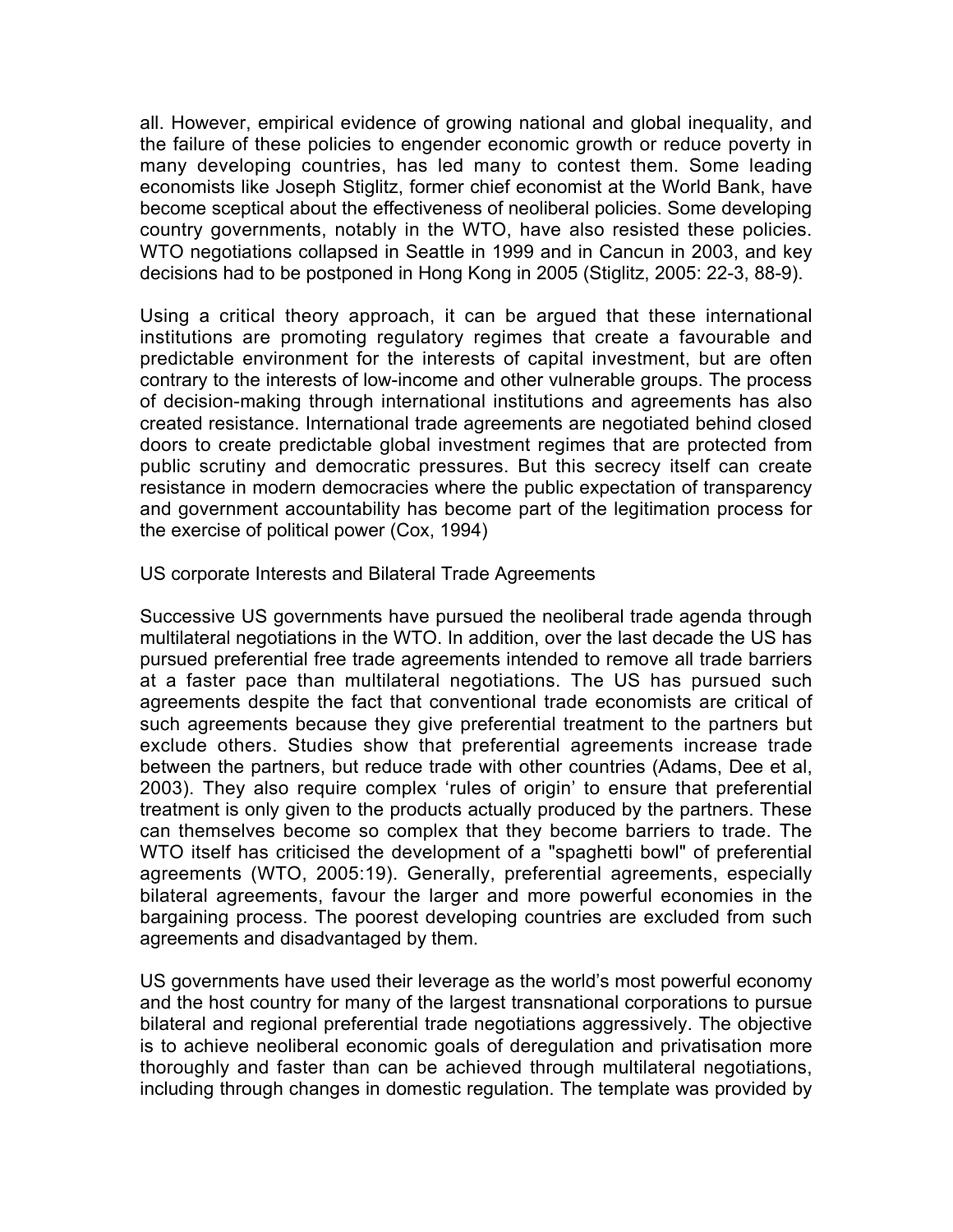the Canada-US FTA that was expanded to include Mexico and became NAFTA from 1994.

These agreements seek to impose US-style legal frameworks that increase the legal rights of corporations and reduce the rights of governments to regulate corporate activity in the interests of more vulnerable groups. They are a very clear assertion of particular US corporate interests, and reflect their influence on US governments. This influence has become far more visible in recent years, leading to allegations of corruption of the political process. For example, under the current US government, the influence of pharmaceutical companies through donations to members of Congress has become a public scandal reported in the mainstream media. Elizabeth Drew, writing in the New York Review of Books, has documented how pharmaceutical corporations lobbied successfully to insert a provision in the 2003 Medicare Bill to prevent the federal government from negotiating with corporations to reduce the price of medicines. All of the Congress members who supported this provision received substantial campaign donations from pharmaceutical manufacturers. This and other allegations of corporate corruption have led to the indictment of Washington lobbyists Jack Abramoff and Republican Congressman Tom Delay (Drew, 2005: 3).

The US objectives pursued in bilateral trade agreements include greater protection of corporate intellectual property rights and rights to charge high prices for medicines, and corresponding restrictions on access to cheaper generic medicines, removal of restrictions on levels of foreign investment, and the banning of specific requirements that foreign investors should contribute to local development, elimination of industry policies or government purchasing policies that favour local firms, reduction of government rights to regulate essential services, including the reduction or abolition of local content laws in film, television and other audio-visual services, and challenges to food regulation and quarantine law where they are seen to harm US agribusiness interests.

Preferential agreements have another strategic advantage for the US in that they can impose neoliberal agendas for others without disturbing US agricultural export subsidy payments. These subsidies are logically inconsistent with the theory of neoliberalism, but have been retained in the US because of the economic and political influence of the agribusiness lobby on successive US governments. Such subsidies are paid to each farm business and so cannot be reduced for the exports to particular countries in preferential agreements. They can only be reduced through multilateral negotiations in the WTO. However US and European governments' resistance to reduction of export subsidies has slowed progress on this issue in the WTO.

This US preferential trade strategy was intensified after September 2001, when US governments explicitly linked trade agreements and military alliances. US Trade Representative Robert Zoellick's letter to the Senate proposing a free trade agreement with Australia referred to "strengthening the foundation of our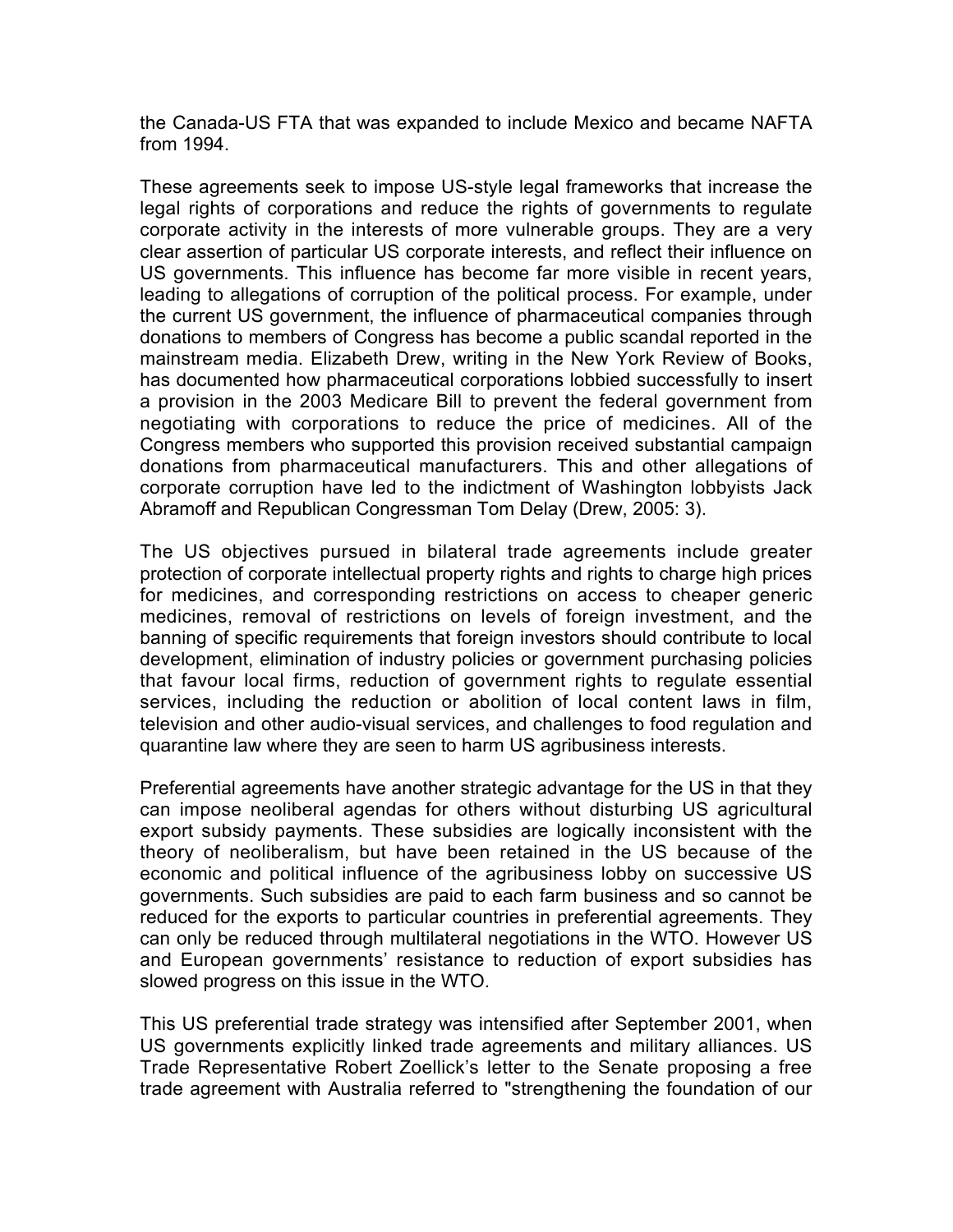security alliance" and "promotion of common values so we can work together more effectively with third countries" (Zoellick, 2002: 1)

Social forces for and against the FTA in Australia

The Australian government decision to pursue preferential agreements was a shift away from its previous commitment to multilateralism, and went against the advice of many trade economists in its own trade bureaucracy and in academia. This decision was made before September 2001, but was strengthened after September 11 by a substantial shift in Australian foreign policy to give greater weight to the US military alliance in the "War on Terror," and to join the US military alliance in the invasion of Iraq. In a series of discussion papers culminating in a White Paper, trade policy was linked more explicitly with this new foreign policy than in the past. The government argued that a free trade agreement with the US "would put our economic relationship on a parallel footing with our political relationship" (Department of Foreign Affairs and Trade, 2003a: xvi)

However, the move to support a free trade agreement was initiated by key business interests before 2001. An account by Australian Financial Review journalist Mark Davis based on interviews with key government and business players has revealed how the government's change of policy began in 2000 and was influenced by industry interests and by the change of government in the US. Investors from the wine and other industries were disturbed when the US suddenly raised tariffs on lamb imports in 2000. They lobbied for an FTA in the belief that it would prevent the US from arbitrarily raising tariffs in the future (Davis 2005a: 44).

The Australian Cabinet made the decision to pursue a bilateral agreement soon after the election of George W. Bush in November 2000, but the decision was not publicised. The government then "used 2001 and 2002 to develop an intellectual justification for the shift in Australian trade policy and to create pro-FTA business lobbies in both countries" and "the federal bureaucracy was swung into action to produce the policy advice and economic research to provide intellectual ammunition to support the government's decision" (Davis, 2005b: 44)

This effort resulted in the creation in 2001 of AUSTA, a business coalition initiated by the Southcorp wine corporation and run by Alan Oxley, director of the APEC Studies Centre, who became the main public Australian business lobbyist for the AUSFTA. Members included the Australian Chamber of Commerce and Industry, the American Chamber of Commerce in Australia, the Australian Industry Group, the Minerals Council of Australia and the Business Council of Australia, all representing major corporations, many of which are US-based transnationals, as well as many individual major US corporations with subsidiaries in Australia. (AUSTA, 2002) As the negotiations developed, Medicines Australia, with a significant membership of local subsidiaries of US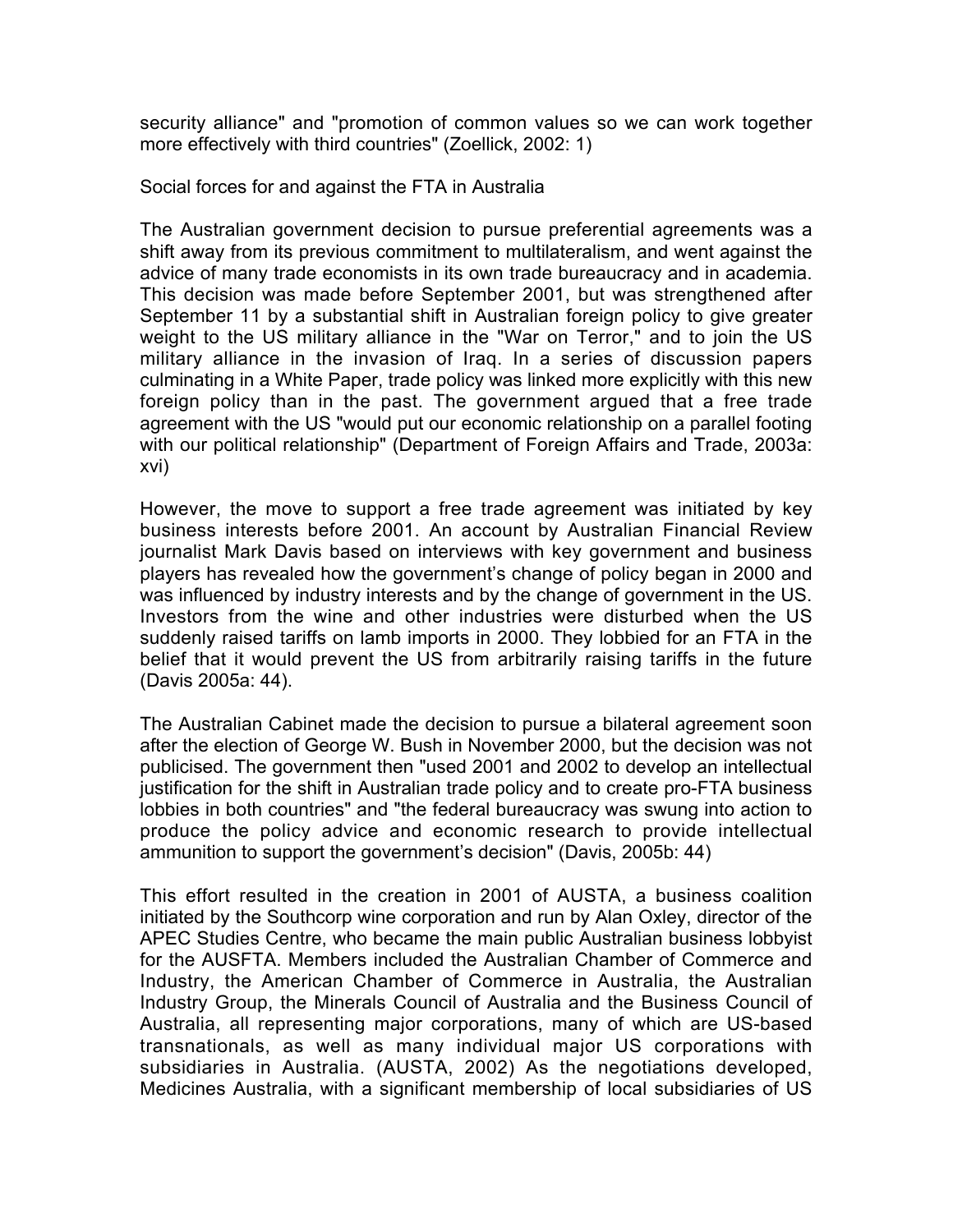pharmaceutical companies, played a separate role in lobbying for greater rights for pharmaceutical companies in the PBS and intellectual property law. The key missing business player was the National Farmers Federation (NFF). The NFF was reluctant to support an FTA because they were not confident that an FTA would achieve real agricultural market access for Australian farmers and were aware that it would leave US agricultural export subsidies untouched. The NFF leadership were concerned that "the preoccupation with an FTA should not detract from the bigger prize of global agricultural trade liberalisation and that Australia's farmers would not agree to an FTA that failed to win significant gains in market access." (Davis, 2005b: 44). The NFF only joined AUSTA after a change in NFF leadership in 2002. These initial concerns of the NFF proved to be accurate when the text of the FTA emerged two years later.

The government commissioned commercial consultants at the Centre for International Economics (CIE) to do econometric modelling of the impact of an FTA. This study found that the immediate removal of all trade barriers would result in an increase in Australia's GDP of \$US2 billion (\$A4 billion) or 0.3% after 10 years (CIE Consultants, 2001). This somewhat modest result was combined with a more polemical study by Oxley's APEC Study Centre. This boldly claimed that, since the Australian economy was only 4% of the US economy, (roughly the size of the state of Pennsylvania), a free trade agreement would deliver further dynamic but unmeasurable benefits by integrating Australia into the US economy and by adoption of US models of deregulation and business practice (Australian APEC Study Centre, 2001: 48).

The CIE study's assumptions about removal of all trade barriers were questioned by other trade economists, and its results were contradicted by another study with less heroic assumptions done by ACIL consultants for the Rural Industries Research and Development Corporation. This study, also done in 2002, reflected the original scepticism among farmers about agricultural market access, assumed limited market access, and found that there would be net losses to the Australian economy from an FTA (ACIL Consulting, 2003). The government's strategy to control the public debate was exposed when it exerted pressure on the Rural Industries Research and Development Corporation not to publish the study. The study was only made public after it was leaked to a journalist at the Sydney Morning Herald in February 2003, several months after its completion (Garnaut, 2003). The subsequent media debate amongst trade economists about the economic modelling contributed to public scepticism about gains from the agreement (Davis, 2003a and 2003 b).

But the major public scepticism about the FTA arose from the US government identification of Australian health, social and cultural policies as barriers to trade and therefore targets in the negotiations. A letter from the US Trade Representative to the US Congress that identified major Australian trade barriers, and publications of the US pharmaceutical industry, alerted community organizations that price controls on medicines under the Pharmaceutical Benefits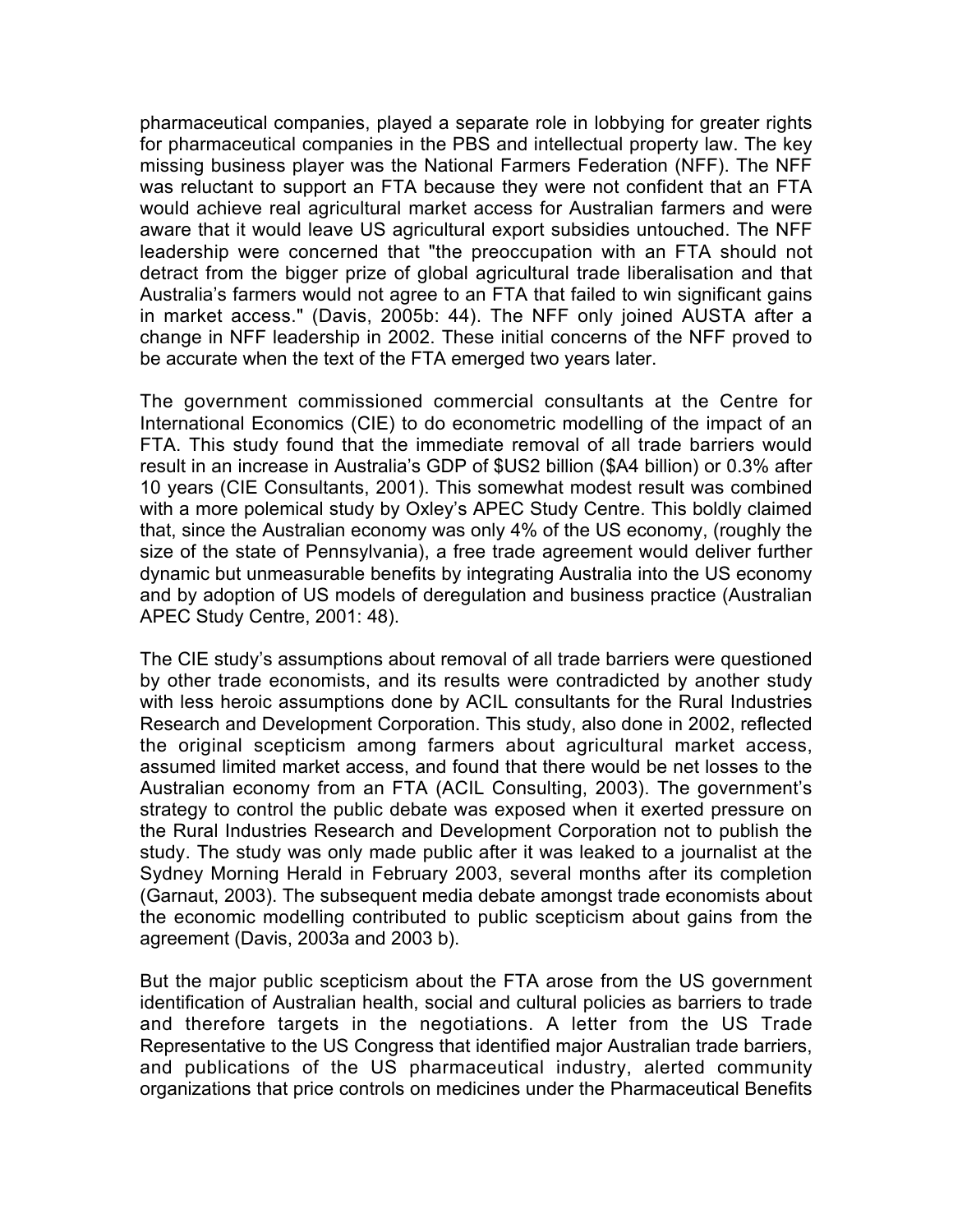Scheme, Australian content laws for film and television, quarantine laws, labelling of genetically engineered food and the Foreign Investment Review Board were all seen by the US as targets (Zoellick, 2002, Pharmaceutical Research and Manufacturers of America, 2003). Community groups feared that the disparity of economic power between the US and Australian governments so graphically documented by the APEC Studies Centre would result in a weak bargaining position and the trading away of these policies. These issues became the focus for campaigns against the AUSFTA by public health groups, churches, unions, pensioner, environment and other community organisations linked through the Australian Fair Trade and Investment Network (AFTINET) and other community networks (Ranald and Southalan, 2003, 2004) Some of these groups formed links through the internet with similar groups in the US, and used these links to lobby against the agreement in both countries. (ACTU and AFL-CIO, 2003, Defenders of Wildlife, Friends of the Earth, National Environmental Trust, et al, 2003).

The information about US targets was available because the US had public processes for Congress endorsement of specific goals for trade negotiations, and a Congressional vote on the whole treaty before final ratification. There were no equivalent public parliamentary processes in Australia, where all decisions about negotiations were made behind the curtain of Cabinet secrecy. Examination by the Joint Standing Committee on Treaties and a parliamentary vote on the implementing legislation only takes place after the deal is done. The Australian Government only published a very general statement about its aims for the negotiations and denied that policies like access to medicines would be affected (Department of Foreign Affairs and Trade, 2003b). However the community debate pressured the trade negotiators to have some consultations with community organisations as well as with business during the negotiations, although they did so with less frequency and frankness than with business. The debate over the secrecy of trade negotiations prompted a Senate Inquiry on trade agreements in 2003 to recommend that Parliament rather than Cabinet should set the objectives for trade negotiations, should commission studies on their social and economic impacts and should vote on the full text of all trade agreements (Senate Committee on Foreign Affairs, Defence and Trade, 2003).

Negotiations began early in 2003 and were completed in mid-2004, under pressure from electoral timetables in both countries. The Trade Minister admitted that he had doubts abut the value of the agreement in the last week of the negotiations. The final US offer totally excluded its sugar market, and delayed full access to US beef and dairy markets for eighteen years. However, the Prime Minister overruled the Trade Minister and made the decision to sign the agreement (Wilkinson, 2004). The initial protests of Australian sugar farmers were quelled with a hasty \$440 million 'restructuring" assistance package for the sugar industry. This additional cost did not feature in the econometric modelling commissioned by the government (Lewis and Walquist, 2004, Dee 2004:24)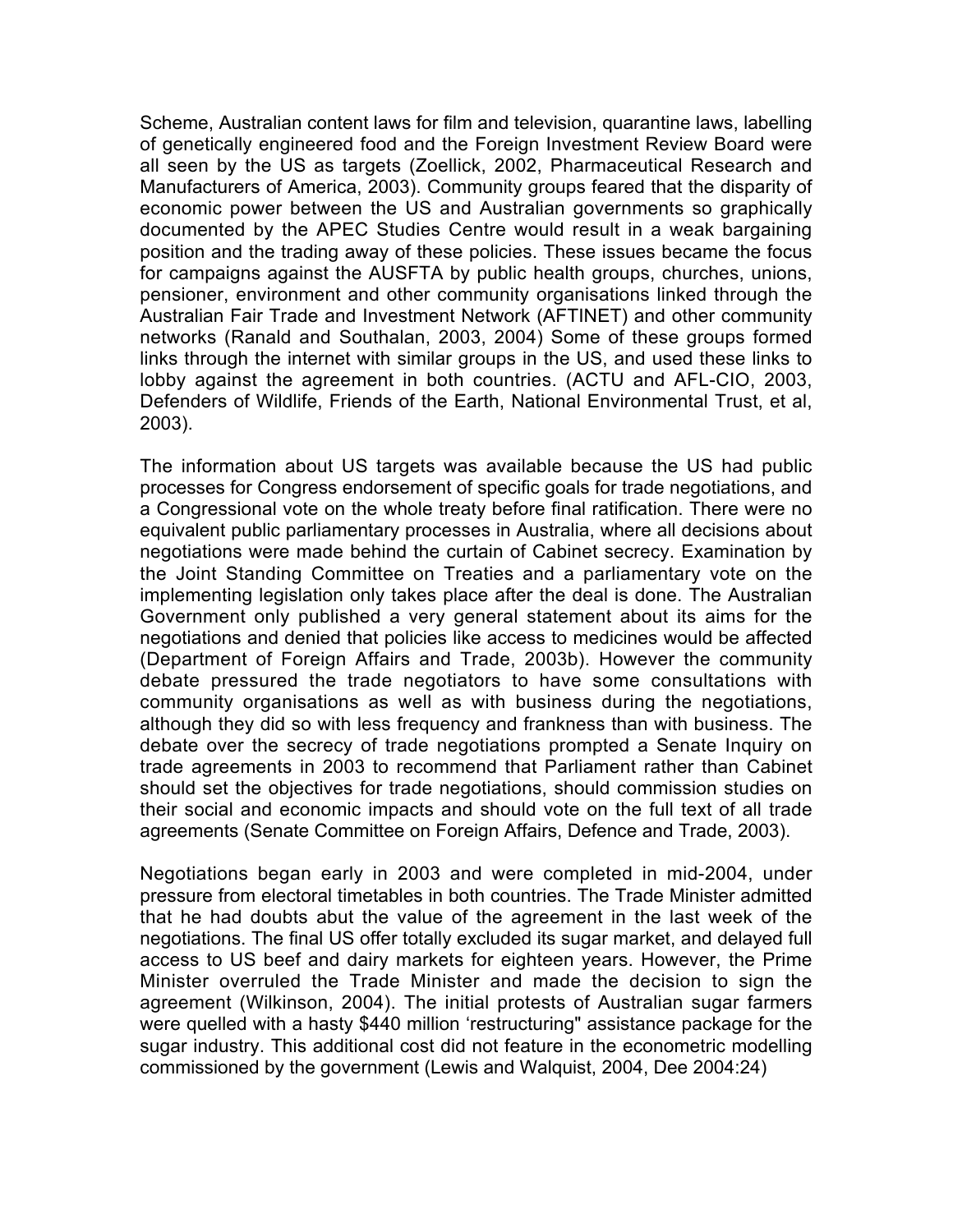The AUSFTA prompted the biggest critical public debate ever held in Australia about a trade agreement. There were hundreds of community meetings held around the country, public rallies in Canberra, Sydney, Melbourne, Perth and other cities, many articles in community, union, local and specialised media, over 700 submissions to parliamentary inquiries in 2004 and thousands of letters, postcards and emails sent to politicians. Two books critical of the agreement were subsequently published (Capling, 2004, Weiss, Thurbon and Matthews, 2004). This assertion of various community interests succeeded in influencing public opinion. Polls conducted by Hawker Britton showed a steady decline in support for the AUSFTA, from 65% when negotiations started to 35% in February 2004 when the deal was concluded. This lack of support was confirmed by a Lowy Institute poll in February 2005 showing only 34% supported the agreement (Hawker Britton, 2004, Cook, 2005: 20).

This grass-roots debate was reflected in the mass media. Despite Alan Oxley's corporate-funded AUSTA campaign, the claimed benefits of the agreement were contested fiercely even by mainstream economists, ranging from Professor Ross Garnaut and other prominent academics, to economic writers in Sydney Morning Herald, The Age and The Australian. (Gittens, 2004, Colebatch 2004, Davidson 2004, Wood, 2004). There was widespread media coverage about the impact of the AUSFTA on the price of medicines, including an ABC Four Corners television program featuring health experts. (Australia Institute 2003, Drahos and Henry, 2004, ABC 2004). There was also much coverage of the impact on Australian content rules for audio-visual media, with prominent actors and producers challenging the agreement at public events like the Logie television awards (Morello, 2004, Krein and Byrnes 2004).

This public debate prompted the Australian Labor Party (ALP), and the minor parties, (Democrats and Greens) to adopt policies critical of the AUSFTA by the end of 2003. The Leader of the Opposition announced in February 2004 that the ALP would refer the AUSFTA to a Senate Committee and would not support the AUSFTA implementing legislation if the AUSFTA did not meet specific national interest criteria. This was the first time the ALP had ever conceded that it might oppose a particular trade agreement, and showed the influence of the community campaign (Latham, 2004a). The Senate inquiry provided further opportunities for public submissions, rallies, meetings and media debate.

A second round of econometric studies were conducted in 2004 based on the actual outcomes of the negotiations, as access to both US agricultural and manufacturing markets fell far short of the assumptions of the original studies. The government commissioned CIE consultants to produce a second study that showed gains for Australia resulting from agriculture and merchandise trade liberalisation were marginal. However the study included a chapter that showed huge gains from predicted increased US investment in Australia, and therefore a net economic gain (CIE, 2004). The assumptions about investment were so far outside conventional econometric modelling assumptions that prominent trade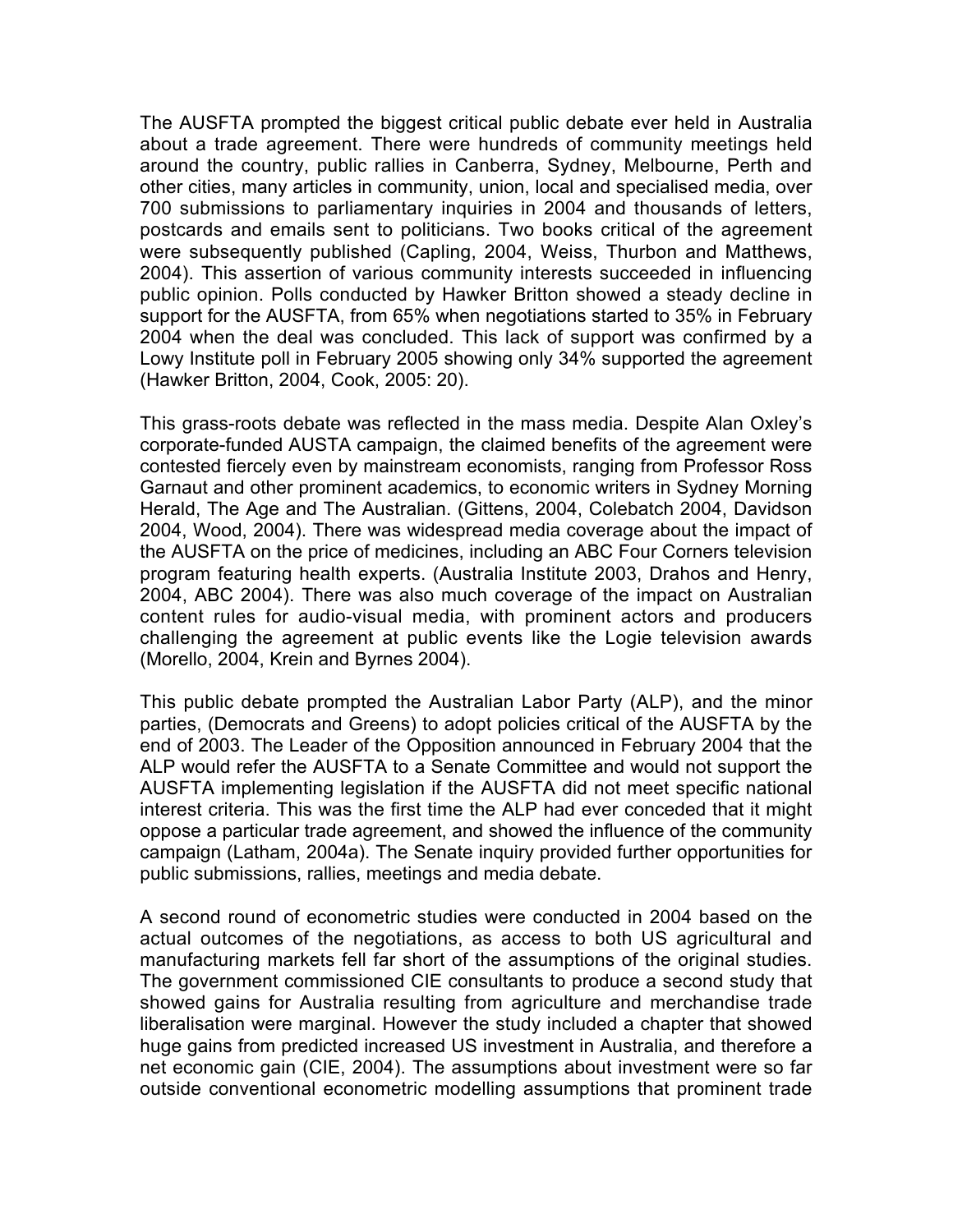economist Professor Ross Garnaut of the Australian National University said that "they did not pass the laugh test" (Garnaut, 2004, p.64). Other studies including one commissioned by the Senate Inquiry Committee, from Philippa Dee, an ANU trade economist formerly employed at the Productivity Commission, estimated that the economic gains from the agreement were marginal or negative for Australia (Dee, 2004, National institute for Economic and Industry Research, 2004).

The Senate inquiry report, in fact, showed that the AUSFTA did not meet many of the criteria on the national interest set by the ALP policy. (Senate Standing Committee on Foreign Affairs, Defence and Trade 2004). But the ALP divided on factional lines. Key figures in the Right faction, lobbied by business, argued that rejection of the AUSFTA would be seen as anti-business, anti-American and electorally damaging. After a fierce debate, the Left opponents were defeated by the Right majority in the Parliamentary Caucus, which decided to endorse the legislation with some amendments. Community campaigns about the cost of medicines and Australian content rules in audio-visual media were reflected in the amendments, which sought to protect current levels of Australian content in film and television and to prevent pharmaceutical companies from making spurious legal claims to extend patents (Latham, 2004b).

In summary, Australian government support for a bilateral trade agreement was based heavily on specific lobbying from corporate groups, including US-based groups that perceived benefits from an FTA. But the government's own broader political support for the neoliberal economic model also played a role, overcoming traditional "national interest" concerns, including the concerns of farmers disappointed by the exclusion of sugar markets and the long lead times for access to other agricultural markets. Support for neoliberal ideology meant that the government believed that "integration" with the US economy and adoption of US regulatory frameworks was an opportunity to lock in neoliberal policies that would contribute to economic growth, with claimed benefits for all social groups. This ideology was strong enough to motivate suppression of conventional economic studies that showed no benefits to the Australian economy from such an agreement. After September 2001, this neoliberal ideology was reinforced by the perceived need to strengthen the US military alliance. After 14 months of high-profile negotiations, including an Australian visit by President Bush, the Prime Minister was not prepared to walk away from a poor deal, and overruled both the recommendations of the trade negotiators and the doubts of the Trade Minister.

Opponents of the FTA criticised the US economic model, and argued that changes to social policies like access to medicines and reduction of government's ability to regulate in other areas would diminish democratic rights and result in greater social and economic inequality. These opponents succeeded in reducing support for an FTA shown in opinion polls to minority levels, and in persuading opposition parties to adopt policies critical of the FTA.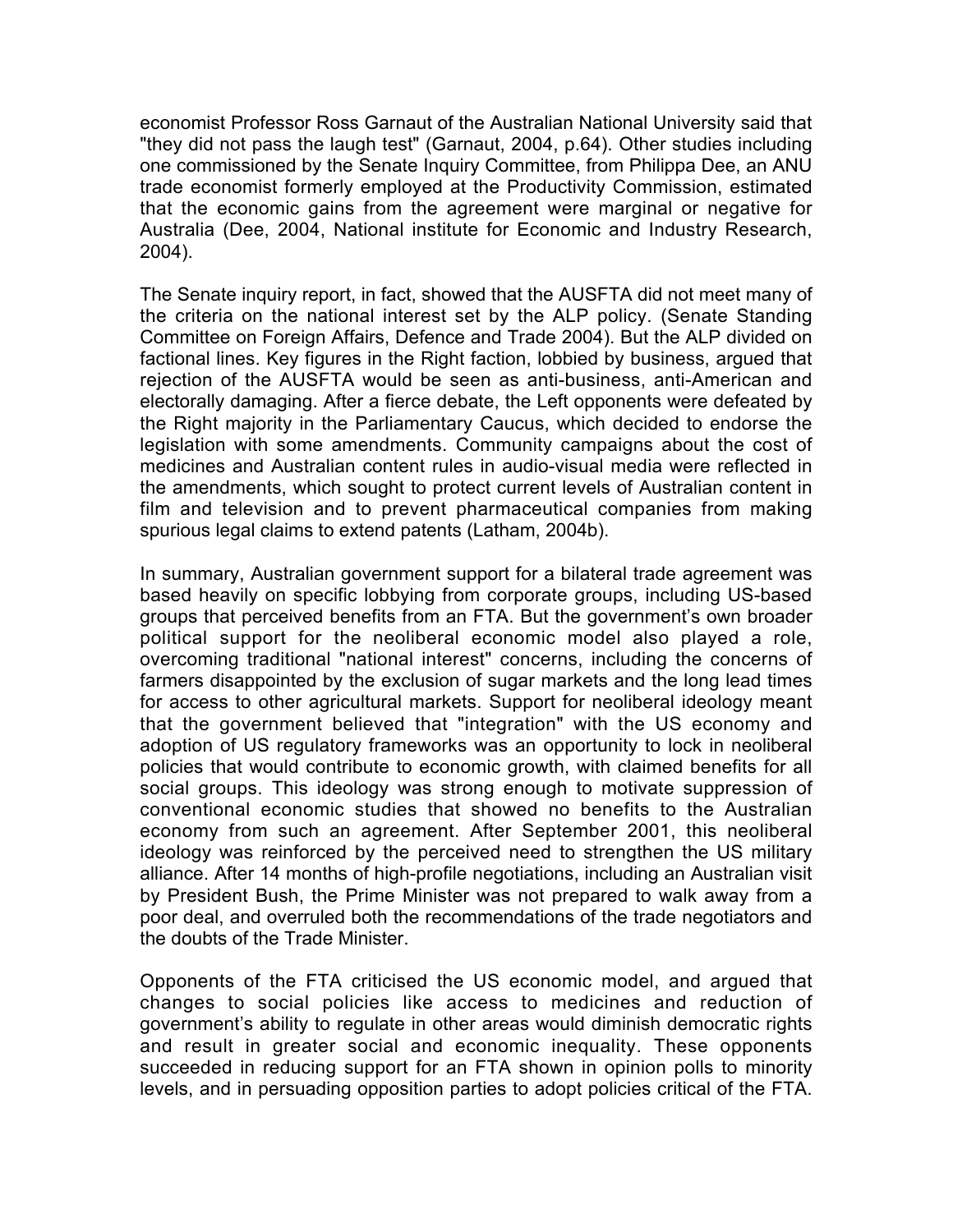They also influenced the some aspects of the content of the agreement, which does not contain all the extremes of the NAFTA model. However, the ALP in the end supported the FTA implementing legislation, albeit with amendments, as the dominant faction responded to corporate lobbying.

Impact of oppositional campaigns on the content of the agreement

The lopsided nature of the agreement in terms of Australian access to US markets is well documented. There is limited access to US agricultural markets, to US manufactured goods markets, and to US government procurement markets. Australia has allowed more market access to the US in all these areas. The Australian government made significant concessions on the regulation of foreign investment, the regulation of services and Australian content rules for film and television. The government adopted aspects of US intellectual property and copyright law that favour the interests of patent and copyright holders over the interests of consumers. The regulation of access to medicines has also been changed to give more rights to pharmaceutical companies. Joint US-Australian committees will discuss future medicines policy, quarantine and food regulation issues (Capling, 2004, Ranald, 2004, Weiss et al, 2004).

However, the US negotiators did not get all they wanted, and it can be argued that the exposure of the negotiating process to public debate and lobbying by community interest groups in key areas exerted pressure on the government that prevented them from making further concessions that would have made the agreement even more lopsided. The impact of oppositional campaigns on the content of the agreement can be seen in three key areas: the lack of an investorstate complaints process, the limited changes to the PBS, and the regulation of genetically engineered food.

Like other trade agreements, the AUSFTA is enforced through a government-togovernment disputes process. This means that one government can lodge a dispute about the laws, regulation or policies of the other government if they are alleged to be inconsistent with the terms of the agreement. The dispute is heard by a panel of trade law specialists. If the dispute is found to be valid, the law or policy must be changed or the winning complainant can ban or tax the products of the other government.

NAFTA and all other US preferential trade agreements also contain an investorstate complaints process that allows individual corporations to challenge laws and sue government for damages if their investments are harmed by a law or policy of the government. This process gives far greater direct rights to corporations. Corporations' use of the process under the NAFTA provisions has been the subject of extensive public debate in the US and Canada. US Corporations have used these provisions to challenge Mexican local government environment law, Canadian federal laws banning the fuel additive MMT, and the Canadian public postal system, on the grounds that they were barriers to trade.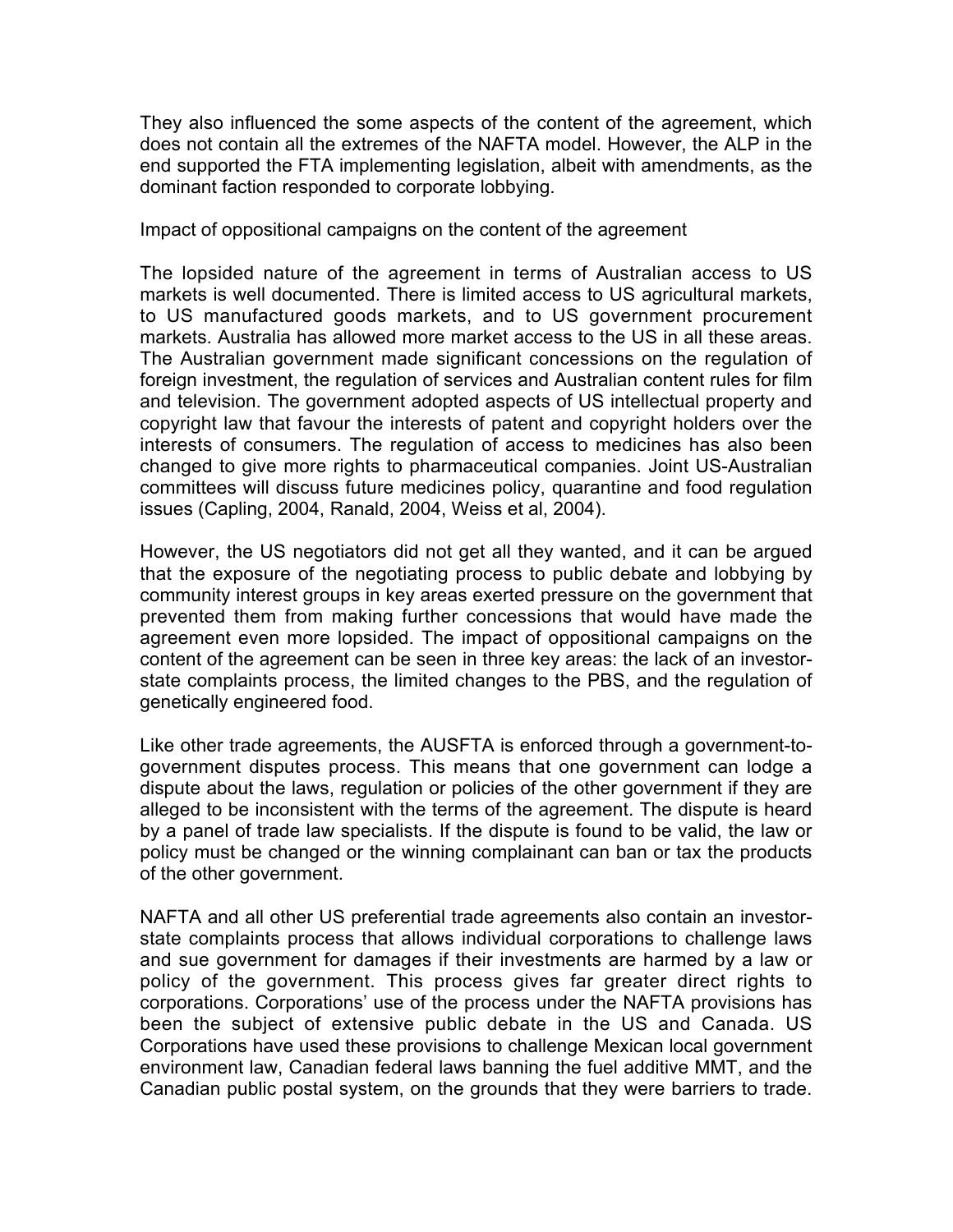In the first two cases, the companies won tens of millions of damages from governments (Public Citizen, 2001, Schrybman, 2002, Schneidermann, 2005).

The investor-state complaints process was a major target of community campaigning in Australia, with many submissions to, and lobbying of, the DFAT negotiators, and media commentators using NAFTA examples to oppose it. Fiftynine prominent community organisations, including the Australian Catholic Social Justice Council, the Uniting Church, the Australian Council of Trade Unions, the Australian Conservation Foundation, and the Australian Council of Social Service called for the exclusion of an investor-state dispute process, arguing that it would be a dangerous weakening of governments' ability to regulate for social and environmental goals. This call and specific opinion pieces on the same theme received widespread media coverage (ABC Radio National 2003, Henry, 2003, Ranald and Southalan, 2003).

This lobbying and public debate influenced the Australian negotiators to hold out against US demands for an investor-state complaints process. They argued that the Australian legal system could be used for legitimate corporate grievances, and the US government did not insist on it as a condition of the agreement (Capling and Nossel, 2006). This was the most significant effect of community interest campaigning on the content of the agreement.

However, the US government did insist on a clause that leaves the door open for such a process to be requested about particular claims in the future, if conditions change, and that the parties shall consult "with a view to allowing such a claim and establishing such procedures" (AUSFTA Text, Article 11.16.1). Some commentators argue that such a change in circumstance is unlikely (Capling and Nossell 2006). If it does occur, through a change in policy by a future government, it is likely that the community debate that occurred during the negotiations would form the basis for further contestation.

Pharmaceutical lobby groups and US negotiators clearly identified the price control mechanism of the PBS as a target from the outset of the negotiations. In the US, the wholesale prices of common prescription medicines were three to ten times the prices paid in Australia (The Australia Institute, 2003). Under the PBS, the Australian government buys medicines at low wholesale prices by using a panel of experts on the Pharmaceutical Benefits Advisory Committee to compare the price and effectiveness of new medicines with the prices of comparable but cheaper generic medicines whose patents have expired. This is known as reference pricing. The government then makes the listed medicines available at standard subsidised retail prices. The difference between the wholesale price and the subsidised price is the cost of the PBS to taxpayers.

Pharmaceutical companies argued that Australia's price control system through the PBS prevented them from enjoying the full benefits of their intellectual property rights by comparing the price of new drugs with cheaper generic drugs,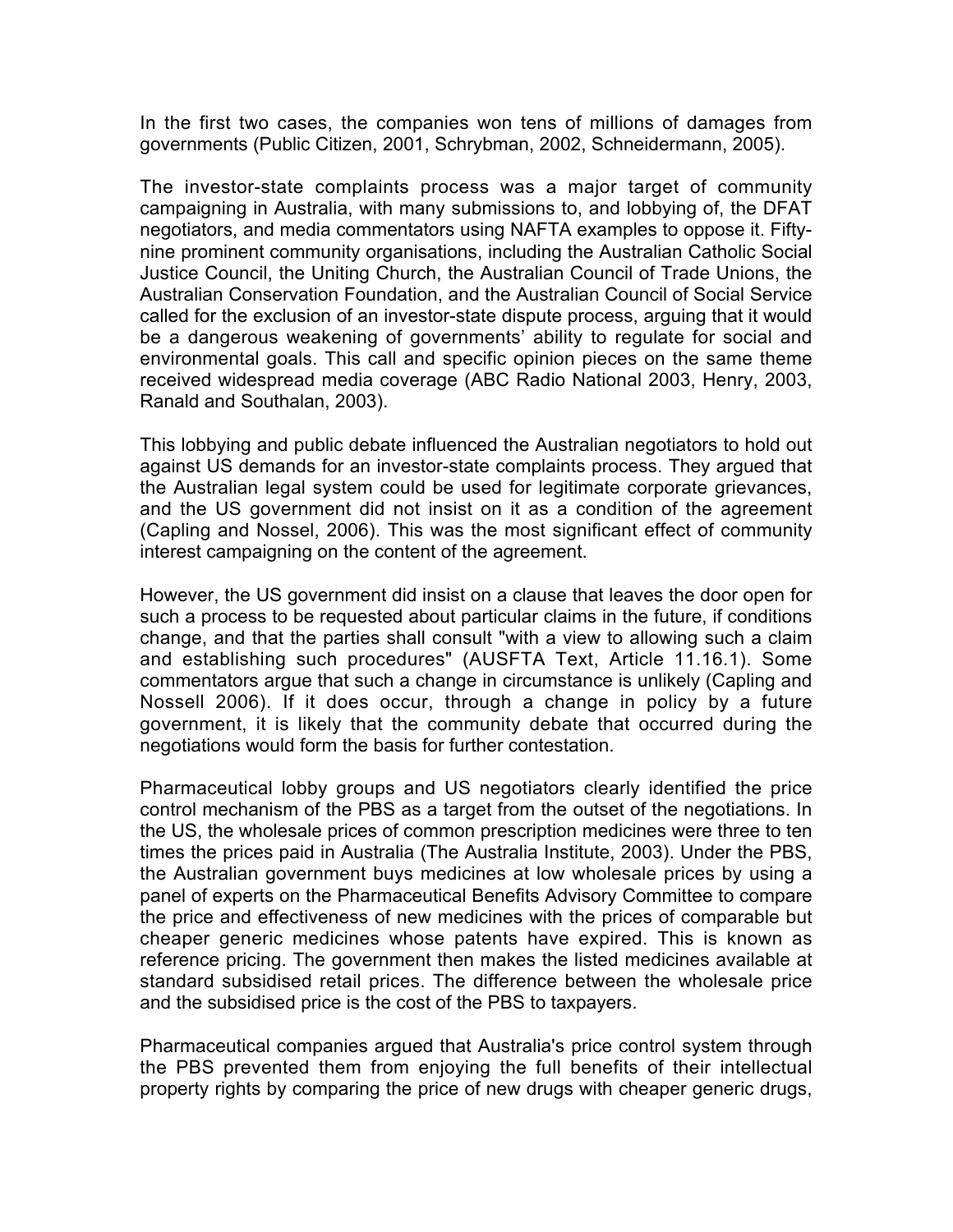US pharmaceutical manufacturers argued in their National Trade Estimate Report of December 2004 that the PBS had adopted a series of "increasingly draconian regulatory and budgetary cost control schemes" including restrictive PBS listing and reference pricing (Pharmaceutical Research and Manufacturers of America, 2004, p. 6).

Community campaigning ensured that the US pharmaceutical companies did not achieve all of their goals and that the PBS reference pricing system remains in place. However AUSFTA makes three changes that could undermine the effectiveness of the system over time and lead to higher prices.

Firstly, pharmaceutical companies can seek reviews of decisions not to list particular medicines on the PBS. (AUSFTA Text, Side letter on Pharmaceuticals, 2004). The most common reasons for refusal to list are related to value for money, because of comparisons with equally effective generic drugs. Review of decisions will therefore increase pressure for more highly priced drugs to be listed. Health experts have estimated that this could lead to increased cost to government of \$1.5 billion over 5 years (Drahos, Faunce, et al, 2004).

Secondly the agreement sets up a joint Medicines Working Group based on the commercial principles that contribute to the high cost of medicines in the US These principles give priority to the 'need to recognise the value of innovative pharmaceutical products' through strict intellectual property rights protection (AUSTFTA Annex 2c). The principles effectively reduce the importance of the Australian public health goal of affordable access to medicines for all (Drahos and Henry, 2004).

The inclusion of this working group in the AUSFTA ensures that the US government can attempt to influence future policy and challenge policy decisions on trade grounds. US Senator Jon Kyl, a strong supporter of the US pharmaceutical industry, has said that the AUSFTA is 'only the beginning of negotiations over Australia's pharmaceutical system' and that 'there is much more work that needs to be done in further discussions with the Australians in relation to pharmaceuticals' (Garnaut, 2004). This comment reinforces the view that the US pharmaceutical companies did not get all that they wanted from the agreement, and that the Australian government was constrained from making further concessions by both the popular support for the scheme and the potential for cost increases.

Thirdly, the AUSFTA requires changes to intellectual property law that could delay access to cheaper generic medicines (Article 17.10). These changes require generic producers to inform patent holders of their intention to produce cheaper drugs and to certify that such production would not infringe a patent. The changes make it easier for drug companies to raise legal objections and delay the production of generic drugs. In the US, drug companies have used such legal tactics aggressively, as even a year's delay can result in billions of dollars of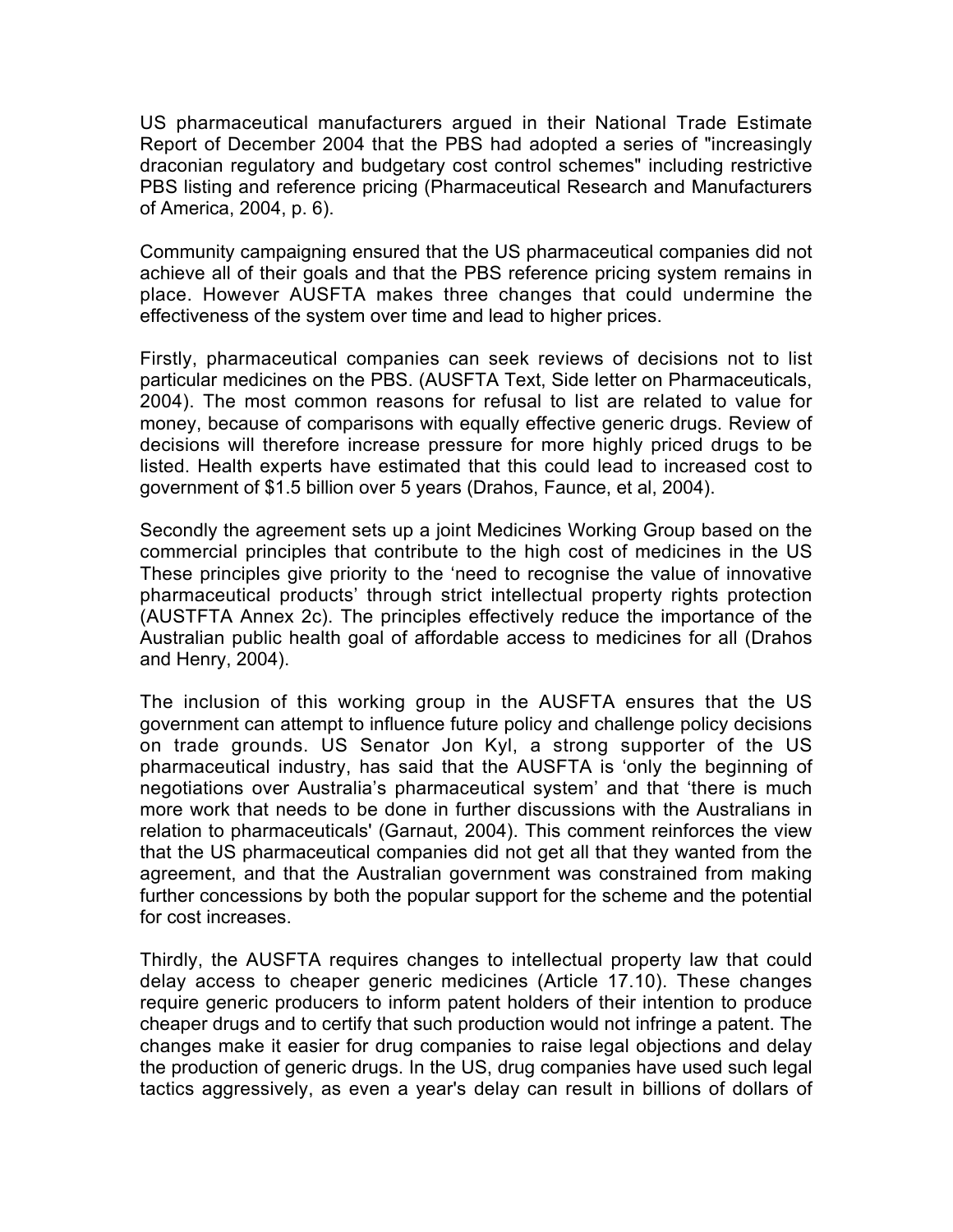revenue. This is the problem that the ALP amendment to the implementing legislation sought to address, by imposing penalties for spurious legal claims. The amendment was the outcome of intense community debate and lobbying of the ALP. The US government signalled its strong objection to this amendment and reserved its right to challenge it under the government-to-government dispute provisions of the Agreement (Zoellick, 2004). As discussed above, the US government also sought to revisit this amendment in the first annual review of the agreement in March 2006. The strong public reaction against this, described above, constrained the Australian government from doing so, despite the fact that it then had a majority in the Senate and so had the technical ability to repeal the amendment.

In the area of food labelling, the US government clearly targeted Australia's requirements for the labeling of genetically engineered food. In the letter to the US Senate setting out the US negotiating objectives, US negotiators sought to remove restrictions "relating to labeling requirements on US food and agricultural products produced through biotechnology" (Zoellick,2002:3). The US is the world's largest producer of genetically engineered food, does not have such regulation, and has challenged EU regulations as a barrier to trade through the WTO disputes process. Polls consistently show that over 90% of Australians support this regulation. The lobbying on this issue by environment and other community groups clearly had an impact, as there were no changes to Australia's food labeling laws as a result of the USFTA (Greenpeace, 2003a and 2003b, Ranald and Southalan, 2003). However, the US may continue to pursue this issue through clauses in the agreement that require consultation with US representatives about technical regulation, including food regulation (AUSFTA article 8.5).

## Labour and Environment chapters

The AUSFTA contains chapters on labour and environment issues. These were required as conditions for trade negotiations set by the then Democrat-controlled US Senate in 2002. These issues were not generally supported by the Bush administration but are a legislated requirement for all US bilateral trade agreements. The Australian government agreed to them only reluctantly, as it also had a general policy to oppose the inclusion of labour and environment issues in trade agreements. Australian community interest groups supported the inclusion of these chapters, but they were not a major focus of public debate compared with issues like medicines and media content rules.

The environment chapter recognises the right of each country to develop laws to ensure high levels of environmental protection, and that it is inappropriate to encourage trade or investment by weakening or reducing protections in environmental laws (AUSFTA text, Article 19.1 and 19.2.2). The only aspect of the environment chapter that is subject to the government- to-government dispute process is the failure of a government to enforce its own environmental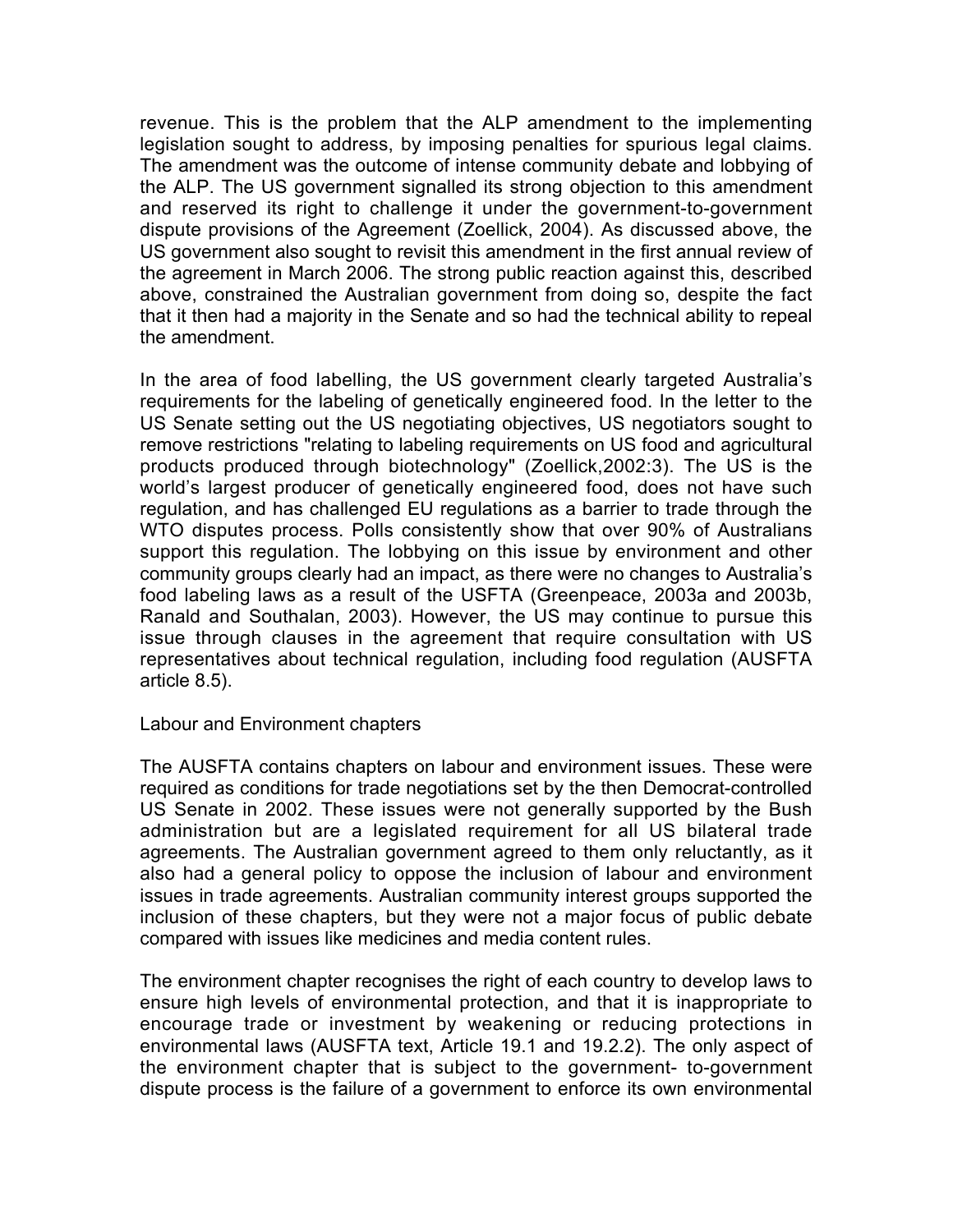law. This means that US government can only lodge a dispute on the grounds that Australian environmental laws are not being enforced, not on the grounds that such laws are a barrier to trade. In the NAFTA experience, the main attacks on environmental laws have come through the investor-state disputes process. The lack of such a dispute process makes it less likely that environmental laws will come under challenge.

The labour chapter begins with a statement of principle that refers to internationally recognised labour principles and rights, as defined by the International Labour Organisation. However it is carefully worded to say that that each party has the right to establish its own labour standards and that each party is only obliged to "strive to ensure" that international principles are recognised and protected by domestic law (AUSFTA, Article 18.1). The binding commitment is that each party "shall not fail to effectively enforce its own labour laws, through a sustained or recurring course of action or inaction, in a manner affecting trade between the parties" (AUSFTA, Article 18.2). As in the environment chapter, this article is the only basis on which a dispute may be lodged under the dispute process of the agreement. Both Australian and US Unions pressed for stronger and more binding clauses relating to international labour standards (ACTU and AFL-CIO, 2003).

The future of AUSFTA and other bilateral agreements.

The labour and environment chapters are relatively weak and were agreed only reluctantly by the Australian government. However, they provide a precedent and present some dilemmas for the government for the negotiation of other bilateral agreements. For example, the Australian and Chinese Governments have refused to consider such issues in the proposed China-Australia Free Trade Agreement. Despite many submissions from unions and human rights groups to the feasibility study for the agreement, the study failed to mention these issues (Department of foreign affairs and Trade, 2005). However, a different approach was taken by Government Senators when the Senate Foreign Affairs and Trade Committee conducted an Inquiry into Australia's relationship with China in 2005. Following the 2004 election the government had a majority in the Senate and on this committee. The Inquiry also received many submissions from unions and human rights organizations about violations of human rights and labour rights in China. The Inquiry Report, supported by both Government and Opposition members of the committee, used these submissions to document widespread human rights and labour rights abuses in China, and stated that "the Australian government should take every opportunity, including negotiations for a Free Trade Agreement, to raise Australia's concerns about violations of human rights and labour standards in China" (Senate Committee on Foreign affairs, Defence and Trade, 2005: xxx). This reveals that community interest pressures are creating some differences of opinion about the policy on trade agreements, human rights and labour standards between government back benchers and official government trade policy. In the face of continuing community interest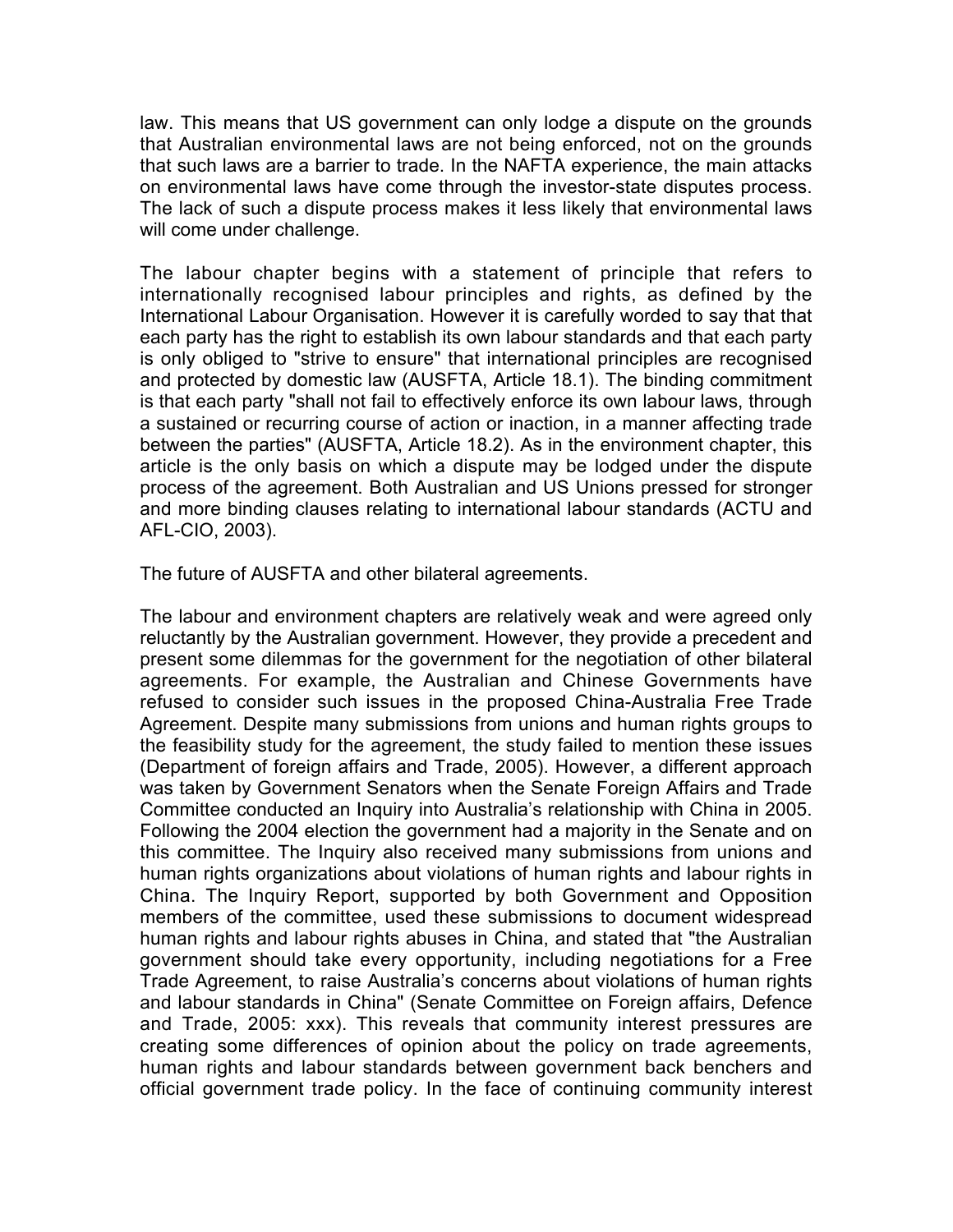pressure, it may become increasingly difficult for the government to insist on excluding these issues from future trade agreements.

The experience of the AUSTFTA is also having a broader influence on public debate about the wisdom of other proposed bilateral agreements, with some influential commentators arguing strongly that bilateral agreements with large economies are inherently unequal and should be rejected. For example, Professor Peter Drysdale of the Asia-Pacific School of Government at Australian National University was quoted as follows in an article entitled "Trade: Warning on FTA duds" in the Business Review Weekly:

'The nature of these free trade agreements makes it very unlikely, except in a few commodities, that they will have any significant impact on Australia's trade performance. But more than that, if we squib negotiations with China like we did with the US, Australia will be in the worst of worlds" (Le Mesurier, 2006).

Michael Costello, a former advisor to the Labor Party, in an article in The Australian entitled "Done like a dinner on the Free Trade Deal," argued that the failure of the USFTA to deliver benefits for Australia has wider lessons for Australian trade policy than a failure of negotiating tactics. Citing Gormory and Baumol's study Global Trade and Conflicintg National Interests, he concludes that "when a big economy negotiates deals of this kind with smaller economies, the smaller economy always loses" He added "Even if the government has learned nothing from this episode, let's hope that Labor will reject out of hand any future free trade agreements with large economies such as Japan and China. Labor should be able to argue convincingly that, having been done over by the Americans, we have no desire to let it be done to us again, " (Costello, 2006).

The ongoing public debate about the impact of the agreement and the wisdom of bilateral agreements provides space for ongoing contests of interests over the AUSFTA itself, especially if economic benefits continue to be elusive and the US government continues to press for further changes to the PBS, or uses the disputes process to challenge aspects of the PBS or other social policies. The AUSFTA has a provision for either government to give six months' notice to end the agreement (AUSFTA Text Article 23.4). This is a relatively simple process without penalties, which could be triggered by popular pressure if the disputes process were used to further challenge social policies like the PBS. This would be strongly resisted by corporate interests that see benefits in the agreement, and is not likely to occur under the Howard government, which has a major political investment in the agreement. However, the range of critical commentary indicates that it might conceivably find its way into Opposition policy, especially if there are ongoing threats to the PBS, including threats of the removal of the ALP amendments to the implementing legislation.

**Conclusion**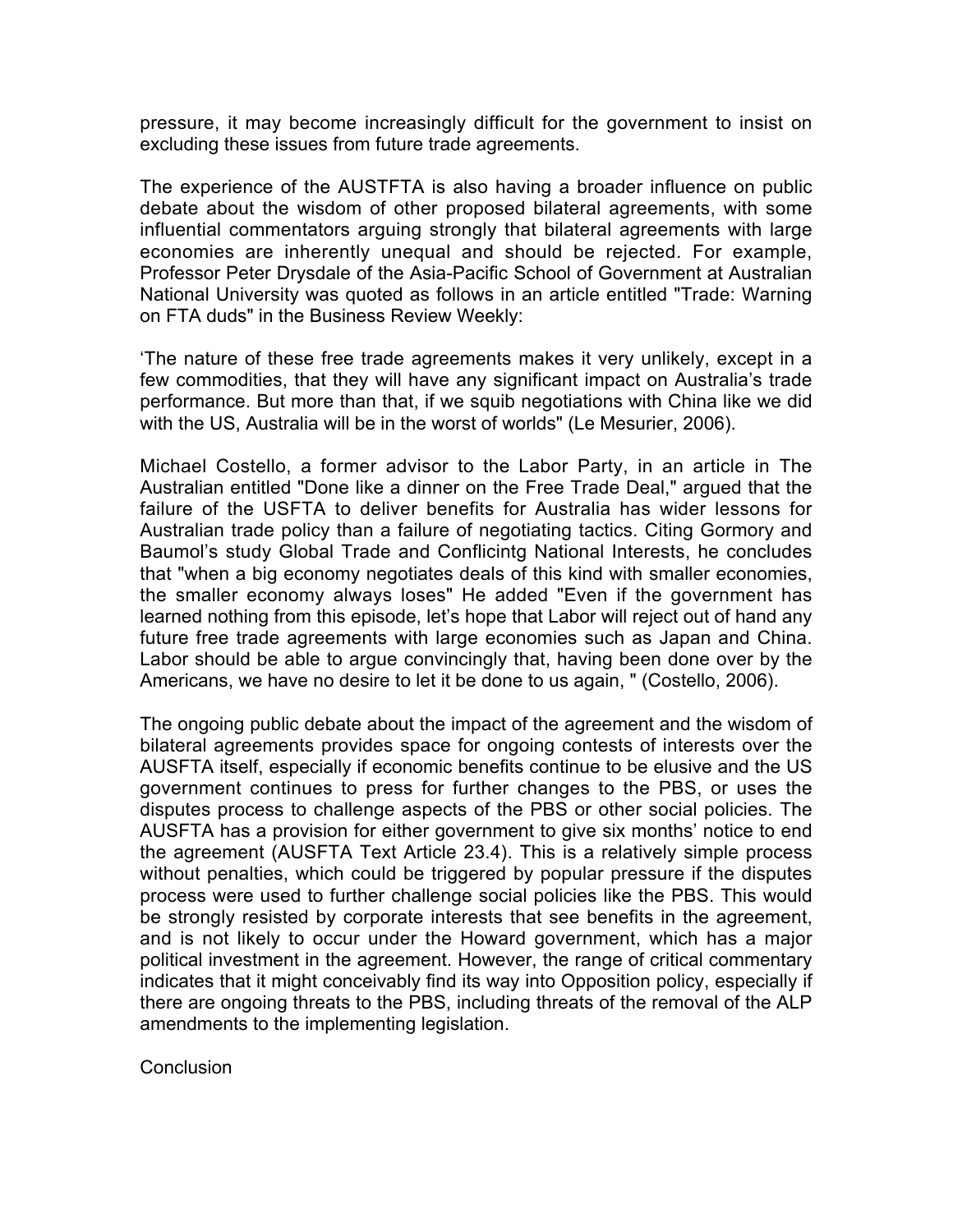In terms of critical theory, the AUSFTA clearly demonstrates the contest of social forces and interest that opposed and supported the AUSTFTA. The corporate interests included a range of US transnational corporations with interests in the US and Australia, organized through AUSTA, and US pharmaceutical companies and their Australian subsidiaries. However, Government and corporate advocacy for the agreement was publicly contested by a wide range of community-based interests, who debated both the secrecy of the process and the content of the agreement, and influenced public opinion against it. These community interests also influenced some aspects of the content of the agreement, most notably the lack of an investor-state disputes process. The inclusion of environment and labour chapters in the agreement create an embarrassing problem for the government, and provide the basis for unions and other community interests to argue for their inclusion in other trade agreements.

The continued community interest opposition to the AUSTFTA was demonstrated by the public reaction to the anniversary of the agreement, and widespread criticism by influential commentators about the outcomes of the AUSFTA and the dangers of bilateral agreements more generally. These assertions of community interests keep open the possibility that the AUSFTA will continue to be a site of contesting interests and a reference point that will influence future trade policy.

## References

ACIL Consulting (2003) A Bridge too far? An Australian Agricultural Perspective on the Australia/United States Free Trade Area Idea, Report for the Rural Industries Research and Development Corporation, Canberra.

Adams, Richard, Dee, Philippa, Gali, Jyothi and McGuire, Greg, (2003) "The Trade and Investment Effects of Preferential Trading Arrangements-Old and New Evidence", Staff Working Paper, Productivity Commission, Melbourne.

Arup , C., (2004) "The US-Australia FTA: Law making on the Frontier" Alternative Law Journal, Vol. 29, February, pp. 27-34.

AUSTA (2002), "Who we are" found at www.austa.net/whoAreWe.htm

Australian APEC Study Centre (2001) An Australia-US Free Trade Agreement: Issues and implications, Federal of Australia, Canberra.

Australian Broadcasting Corporation Radio National (2003) "Groups outline case against free trade deal" Transcript of The World Today, ABC Radio National, November 24, found at www.abc.net.au/theworldtoday

Australian Broadcasting Corporation (ABC television) (2004) 'Bitter Pill?" transcript of Four Corners, August 2, found at www.abc.net.au/4corners/content/2004/s1167518.htm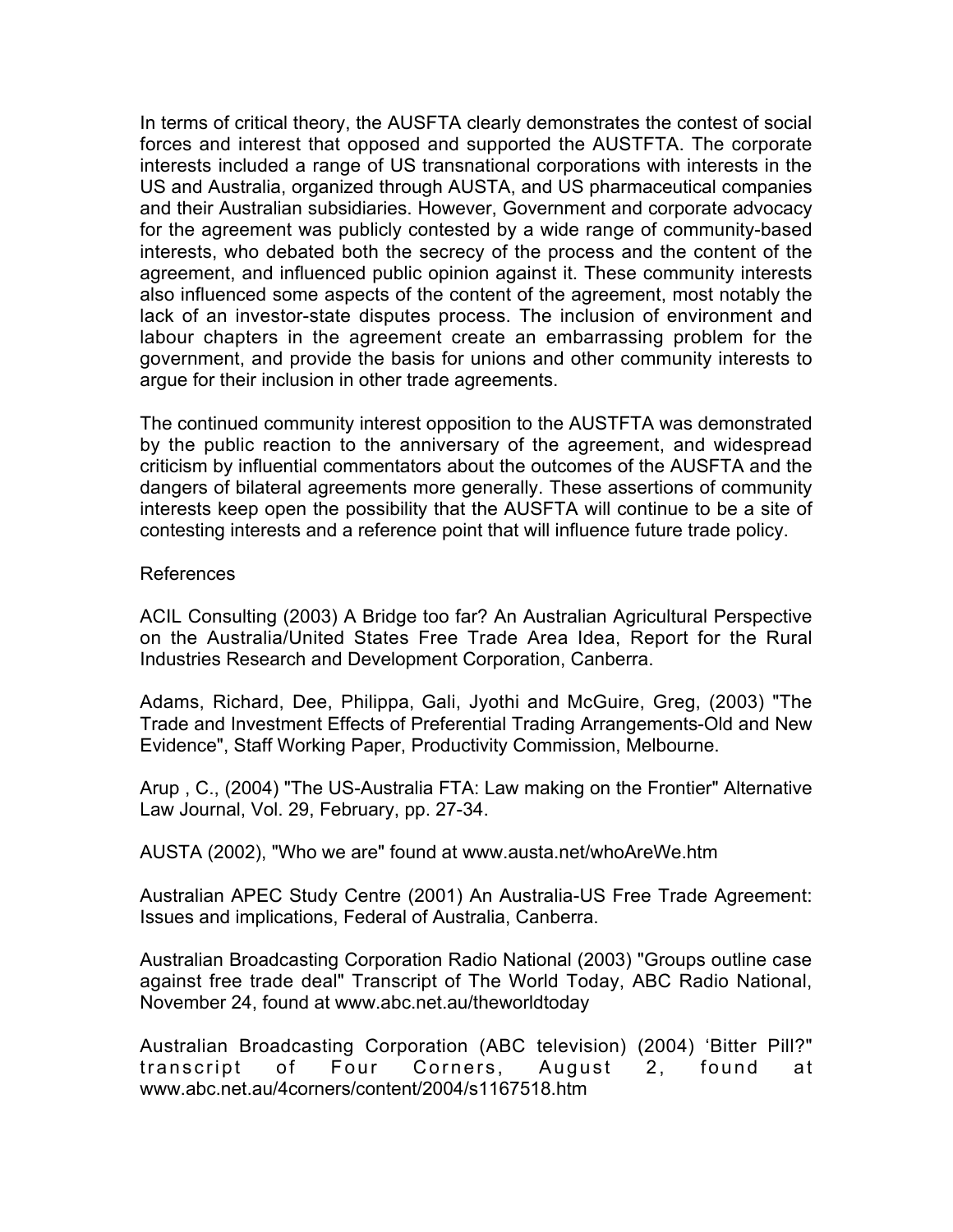Australian Broadcasting Corporation Radio National (2004) Australian Broadcasting Corporation Radio National (2004) "What impact has the FTA on pharmaceuticals?" Transcript of The World Today, February 9, found at www.abc.net.au/theworldtoday

Australian Bureau of Statistics "International Trade in goods and Services" Catalogue number 5386.0, Australian Bureau of Statistics, Canberra, October 2005, p.27.

Australia-United States Free Trade Agreement (AUSFTA) Text (2004) found at www.dfat.gov.au/trade/negotiations/us\_fta/final-text/index.html

The Australia Institute (2003) 'Trading in our Health System?' Canberra found at www.tai.org.au/

Australian Council of Trade Unions and the American Federation of Labor and Congress of Industrial Organisations (2003) "Joint statement on the proposed US-Australia Free Trade Agreement" August 10, Sydney and Washington.

Borak, Donna, "US, Australia won't reopen trade talks" United Press International, March 8, 2006, found at www.bilaterals.org accessed March 13, 2006.

Capling, Ann, (2004) All the Way with the USA, Australia, the US and Free Trade, UNSW Press, Sydney.

Carney, Shaun, "Free trade free –for –all" The Age, 7 January, 2006

Centre for International Economics (CIE) (2001) Economic impacts of an Australia-United States Free Trade Area, CIE, Canberra.

Centre for International Economics (CIE) (2004) Economic analysis of AUSFTA: impact of the bilateral free trade agreement with the United States, prepared for the Department of Foreign Affairs and Trade, CIE, Canberra.

Cohen, Marjorie Griffen, "Economic restructuring and Free Trade agreements: lessons from Canada", in Broomhill, R., (ed) Free Trade? Implications for Australian Labour, Centre for Labour Studies, Research Paper No. 7, University of Adelaide, May 1997.

Colebatch, Tim, (2004)'Why Latham should reject the FTA" The Age, July 27, p. 10

Cook, Ivan, (2005) Australians Speak 2005: public opinion and foreign policy The Lowy Institute, Sydney.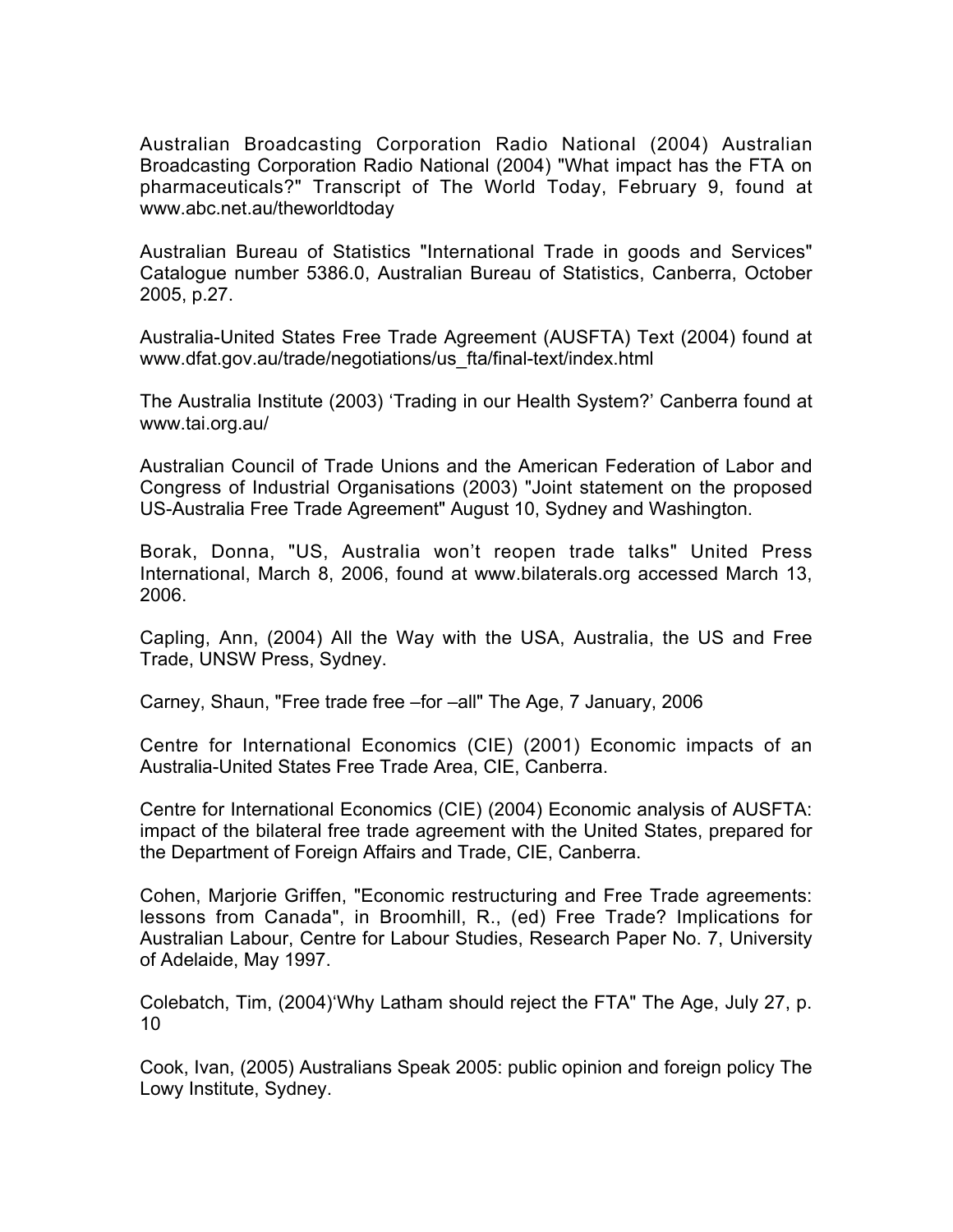Costello, Michael, "Done like a dinner on the free trade deal" The Australian, January 6, 2006, p. 10.

Cox R., (1981) "Social Forces, States and World Orders: Beyond International Relations Theory", in Millennium, vol. 10, no. 2, pp. 125-155.

Cox, R., (1994) "Global Restructuring" in Stubbs, R., and Underhill, G., Political Economy and the Changing Global Order, Macmillan, London, pp. 45-59.

Davidson, Kenneth, (2004) " Why rush a free trade deal Mr Howard?" The Age, July 1, p.11.

Davis, Mark, (2003a) 'What Price Free Trade?" Australian Financial Review, July 21,

p. 53

Davis, Mark, (2003b) 'Out for the count on Free Trade" Australian Financial Review, July 22, p. 52.

Davis (2005a) "Forging a new trade route" Australian Financial Review January 5, p. 44-5

Davis (2005b) "Bilateral thinking's rise from the ashes of WTO firefights" Australian Financial Review January 6, p. 44-5

Davis 2005c "Quick dealing at the business end of trade" Australian Financial Review January7, pp. 44-5

Dee, Philippa, (2004) Submission to the Senate Inquiry on the Australia-US Free Trade Agreement, June, Australian National University, Canberra.

Defenders of Wildlife, Friends of the Earth, National Environment Trust, National Wildlife Federation, Natural Resources Defence Council and Sierra Club, (2003) Letter to Australian Members of Parliament, November 26.

Department of Foreign Affairs and Trade (2003a) Advancing the national interest: Australia's Foreign and Trade Policy White Paper, Department of Foreign Affairs and Trade, Canberra.

Department of Foreign Affairs and Trade (2003 b) "Australia-United States Free Trade Agreement Statement of Australian Objectives" Canberra

Found at www.dfat.gov.au/trade/negotiations/us\_australias\_objectives.html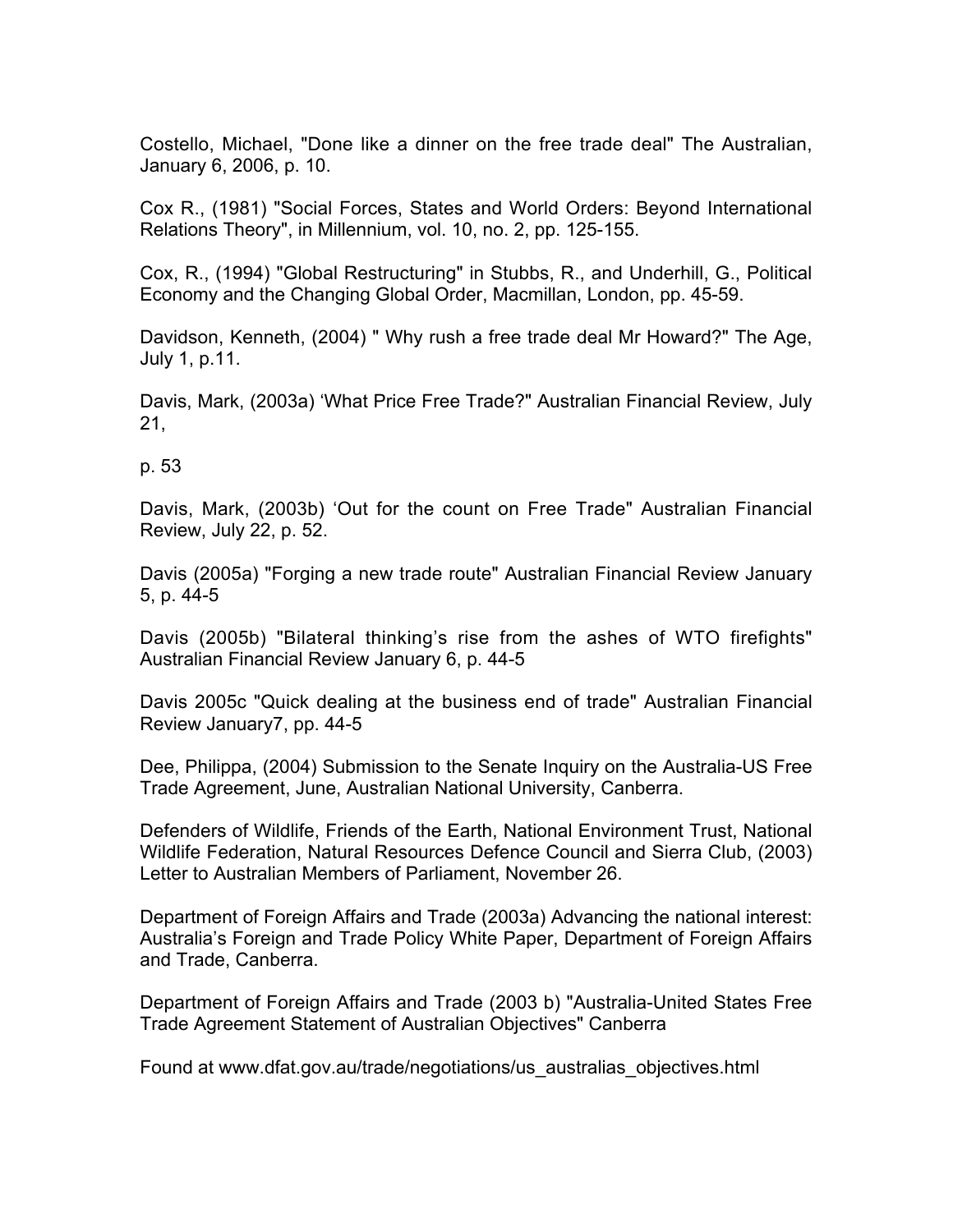Department of Foreign Affairs and Trade (2005) Australia-China Free Trade Agreement Joint Feasibility Study, China FTA Study Task Force, Department of Foreign Affairs and Trade, Canberra.

Drahos, Peter, and Henry, David, (2004) " The free trade agreement between Australia and the United States" , editorial, British Medical Journal, 328: 29 May, pp. 1271-1272 found a t http://bmj.bmjjournals.com/cgi/content/full/328/7451/1271?etoc

Drahos, Peter, Faunce, Tom, Goddard, Martyn and Henry, David, (2004) "The FTA and the PBS: Submission to the Senate Select Committee on the Australia-US Free Trade Agreement," Canberra.

Drew, Elizabeth, (2005) 'Selling Washington" New York review of Books, Volume 52, No. 11. June 23

Ergas, Henry, "Patent protection an FTA complication" Australian Financial Review, 24 February, 2004, p. 63.

Garnaut, John, (2003) 'Free trade comes at a painful price', Sydney Morning Herald 11 March.

Garnaut, John, (2004) 'Drug costs will rise with deal: US official', Sydney Morning Herald 26 February.

Garnaut, Ross, (2004) Evidence given to the Joint Standing Committee on Treaties, Australia-United States Free Trade Agreement Hearings, 3 May, Official Committee Hansard, Canberra, p.64 .

Gittens, Ross "Selling off a slice of our Country, Sydney Morning Herald, August 11, 2004, p.17,

Greenpeace, (2003a) "Debunking GE and Free Trade" Media release, March 27, Greenpeace, Sydney, found at www.greenpeace.org.au/media/press\_details.php?site\_id=8&news\_id=1008

Greenpeace, (2003b) "Australians refuse to swallow GE food" Media release, October 9, Greenpeace, Sydney, found at www.greenpeace.org.au/media/press\_details.php?site\_id=8&news\_id=1170

Hawker Britton, 2004, "US Free Trade Agreement disappoints Australia" Media Release, February 19, Hawker Britton, Sydney, found at www.hawkerbritton.com.au.

Henry, Don, (2003) "Free–trade clause would be a dangerous weakening of the law" Sydney Morning Herald, October 23, p. 15.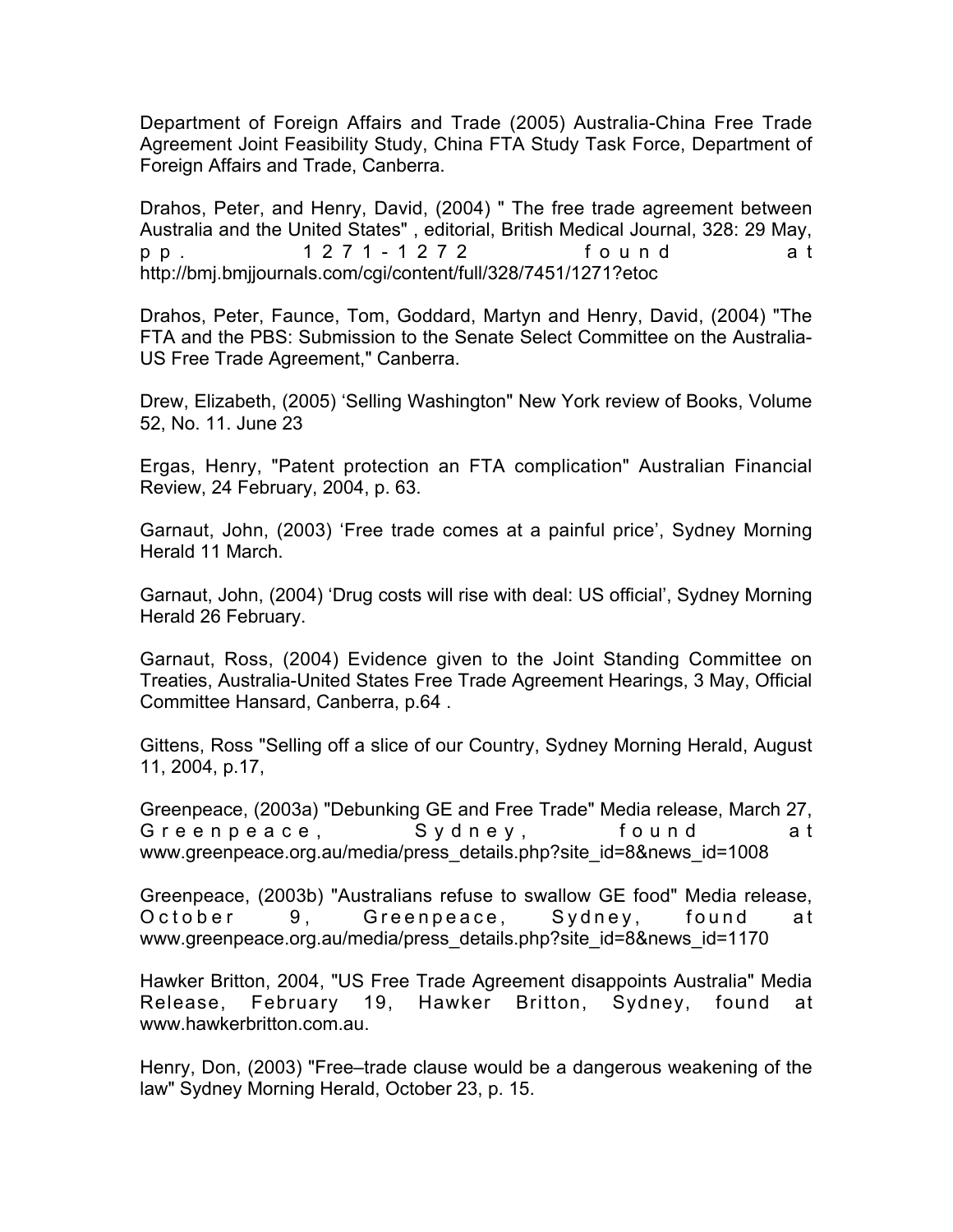Latham, Mark, (2004a) "Labor to refer Australia-US FTA to Senate Committee" Media Release, January 31, 2004, Sydney.

Latham, Mark, (2004b) "Joint statement by Federal Labor leader Mark Latham and Deputy Leader of the Opposition in the Senate and Shadow Minister for Trade Steven Conroy " Media Release, August 4, Canberra.

Le Mesurier, Kristin, (2006) "Trade: Warning on FTA Duds" Business Review Weekly, February 23, Sydney.

Lewis, Steve, and Walquist, Asa, (2004) "Sugar industry makes rescue wish list" The Australian February 12

Lewis, Steve, (2006) " FTA drug safeguard at risk" The Australian, January 3, 2006, p.1/

Littley, Bryan, (2005) "Jobs go as Holden Contracts Cut" The Advertiser, February 23, 2005, p.3

Krien, Anna and Byrnes, Holly (2004) "The Logies turn political, local content sold out: actors" Sun-Herald, April 18.

Metherall, Mark, and Wade, Matt, 'The high cost of free trade" Sydney Morning Herald, January 7-8, 2006, p. 16.

Mitchell, Alan, (2004) "Freer but hardly free" Australian Financial Review, July 27, p. 54

Morello, Vincent, (2004) "Nothing secret in Claudia's plea" The Australian, April 5.

National Farmers' Federation, (2004) "US disappoint in agriculture on trade deal" News Release, February 9, Canberra.

O'Connor, Mike, "Time to raise the flag" Brisbane Courier Mail, January 9, 2006.

Office of the US Trade Representative (2006) "Remarks of the US Trade Representative Robert Portman and Australian deputy Prime Minister and Minister for Trade Mark Vaile" Media conference transcript Washington DC, March 7, 2006. Found at www.ustr.gov accessed March 7, 2006.

Pharmaceutical Research and Manufacturers of America, (2003), "National Trade Estimate Report on Foreign Barriers to Trade of December 2003," Washington, December 12.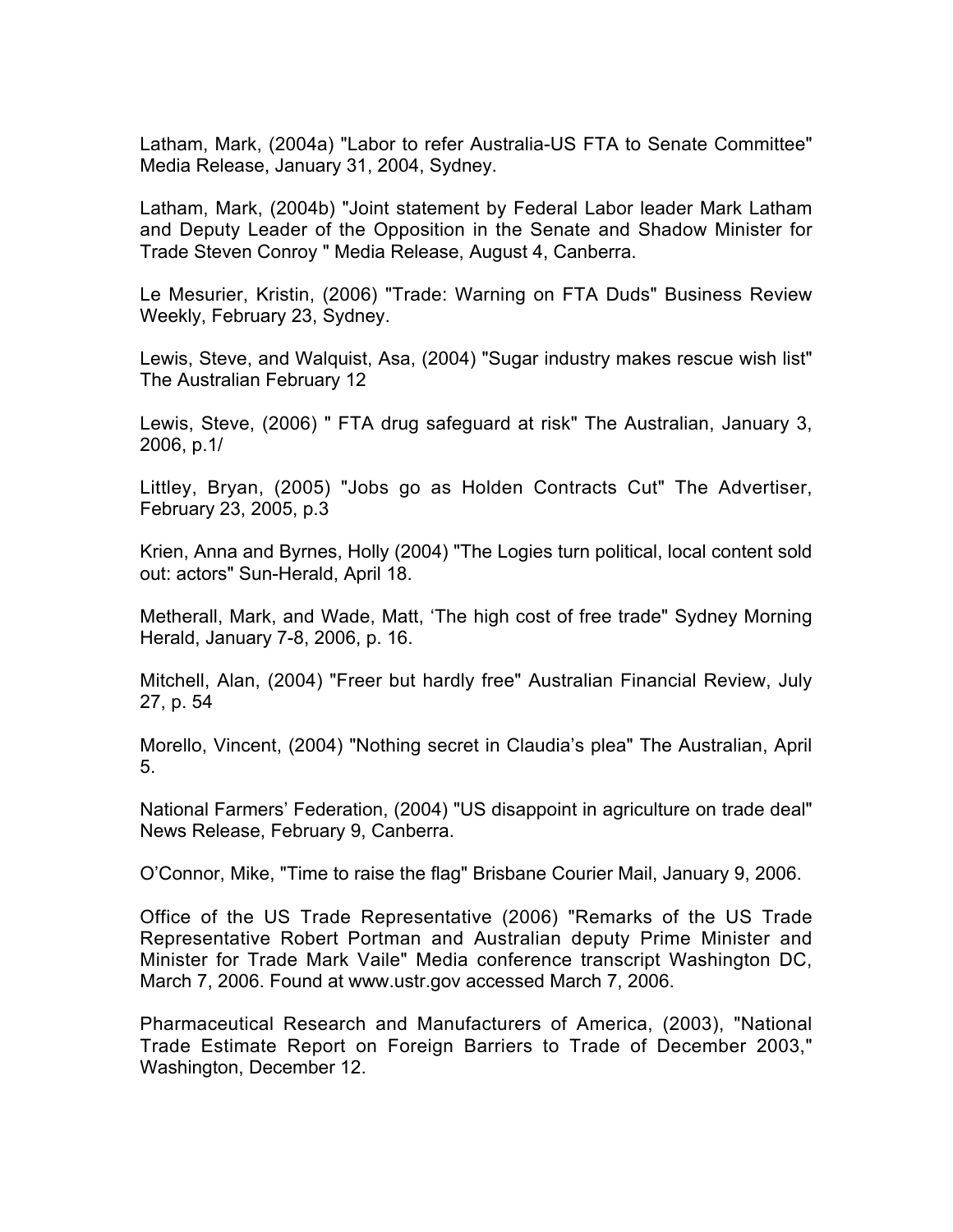Public Citizen, (2001) NAFTA Chapter 11 Investor-to State Cases Bankrupting Democracy: Lessons for Fast Track and the Free Trade Area of the Americas, Public Citizen, Washington.

Quiggan, John, (1996) Great Expectations, Microeconomic Reform in Australia, St. Leonards, N.S.W. Allen & Unwin,

Ranald, Patricia and Southalan, Louise, (2003) "The Australia-US Free Trade Agreement: Trading Australia Away?" Australian Fair Trade and Investment Network, April.

Ranald, Patricia and Southalan, Louise, (2004) "Ten Devils in the Detail: Summary of the text of the Australia-US Free Trade Agreement," Australian Fair Trade and Investment Network, April.

Ranald, Patricia, "Trading Away Social Policy? The impact of the Australia-US Free Trade Agreement on Australian domestic law and policy," 26th International Trade Law Conference, September 23, 2004.Schneiderman, D., (2005) Banging Constitutional Bibles: Observing Consitutional Culture in transition, University of Toronto Law Journal, 55.3, pp. 833-852.

Senate Committee on Foreign Affairs, Defence and Trade, (2003) Voting on Trade: the General Agreement on Trade in Services and an Australia-Us Free Trade Agreement, Canberra, November.

Senate Committee on Foreign Affairs, Defence and Trade, (2005) Opportunities and challenges: Australia's relationship with China, Canberra, November.

Senate Select Committee on the Free Trade Agreement between Australia and the United States of America (2004) Final Report , August .

Shrybman, S.,(2002) Thirst for Control , Council of Canadians, Toronto.

Stafford, Annabel, (2005) "Wealthy patients may pay more" Australian Financial Review, August 4, p. 3.

Sutherland, Tracy, (2006a) "Exporters still waiting for the pay-off" Australian Financial Review, January 4, 2006. p. 6.

Uniting.Care NSW.ACT, (2004) "Submission to the Joint Standing Committee on Treaties Inquiry into the US Free Trade Agreement", www.aph.gov.au/house/committee/jsct/usafta/subs/SUB169.pdf

Weiss, Linda, Thurbon, Elizabeth, Matthews, John, (2004) How to kill a country: Australia's devastating trade deal with the United States , Allen and Unwin, Sydney.